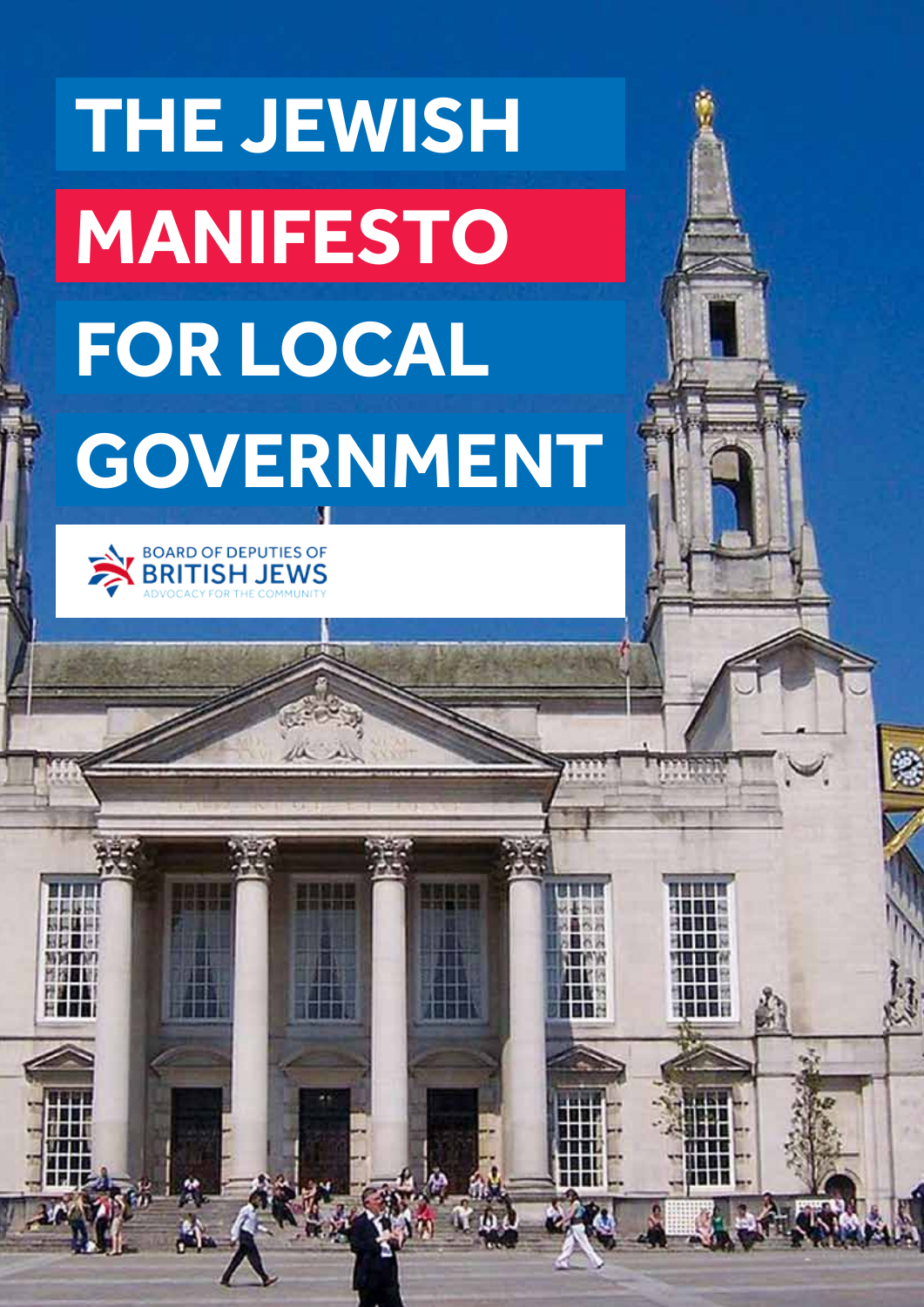The Board of Deputies of British Jews is the democratic and representative body for the UK's Jewish community. We are the first port of call for Government, the media and others seeking to understand the Jewish community's interests and concerns.

Charitable activities with which the Board of Deputies is identified are funded by The Board of Deputies Charitable Foundation (Registered Charity No. 1058107), a company limited by guarantee and registered in England (No. 3239086).

#### **copyright © 2018 the Board of Deputies of British jews**

Printed in the United Kingdom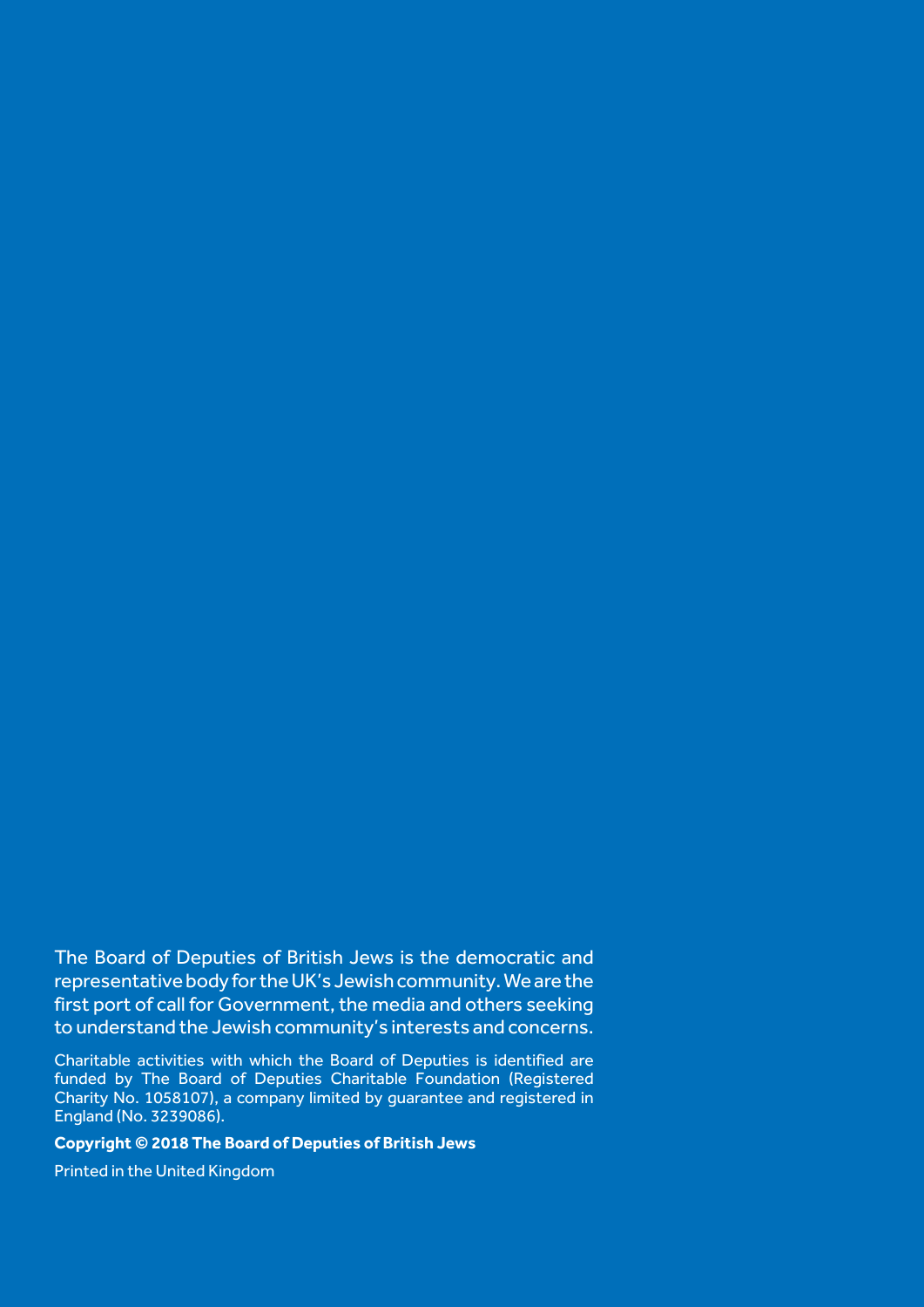1

# **contents**

| LOCAL JEWISH REPRESENTATIVE COUNCILS __________________________ 28 |  |
|--------------------------------------------------------------------|--|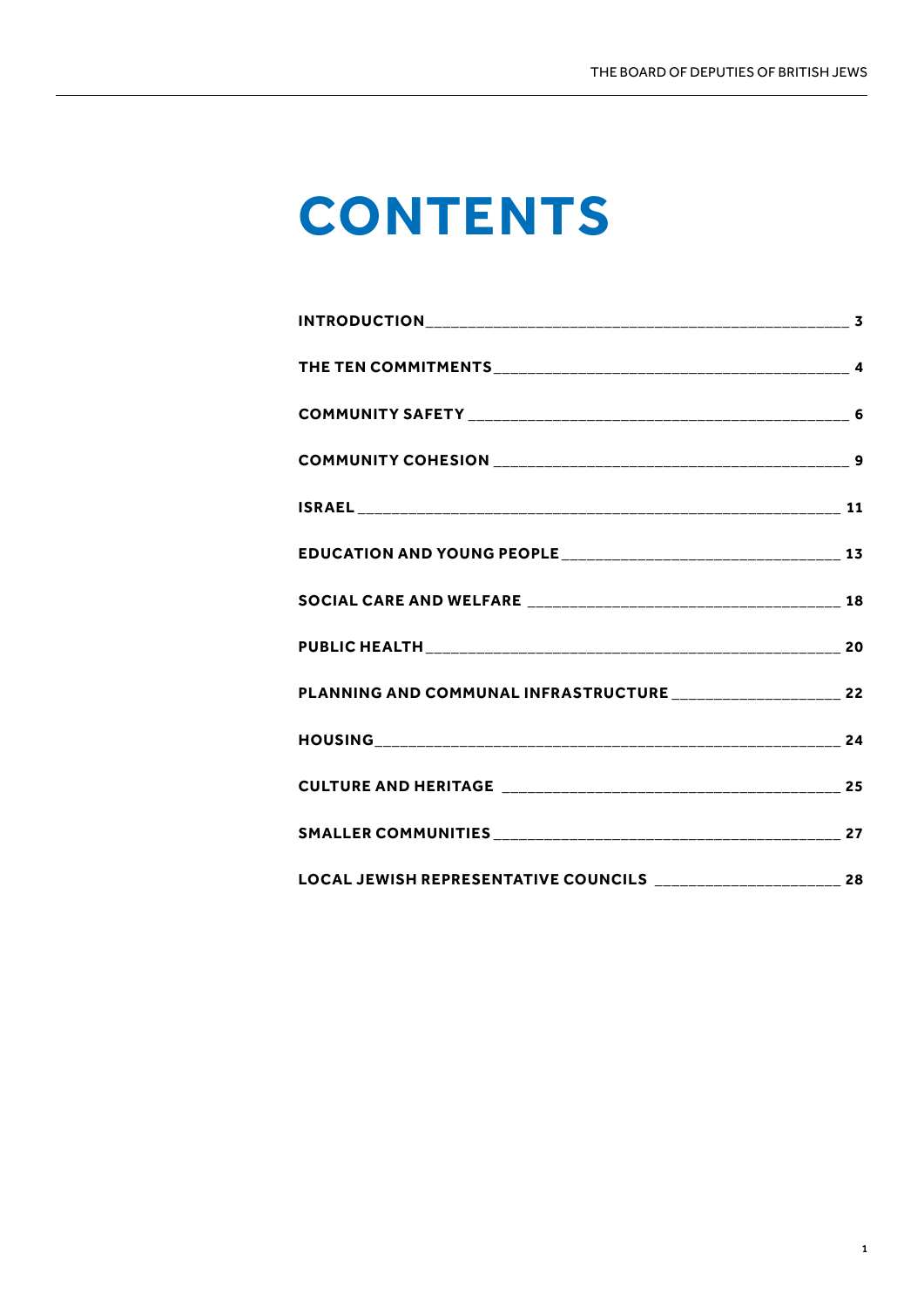#### The Board of depuTies of BriTish Jews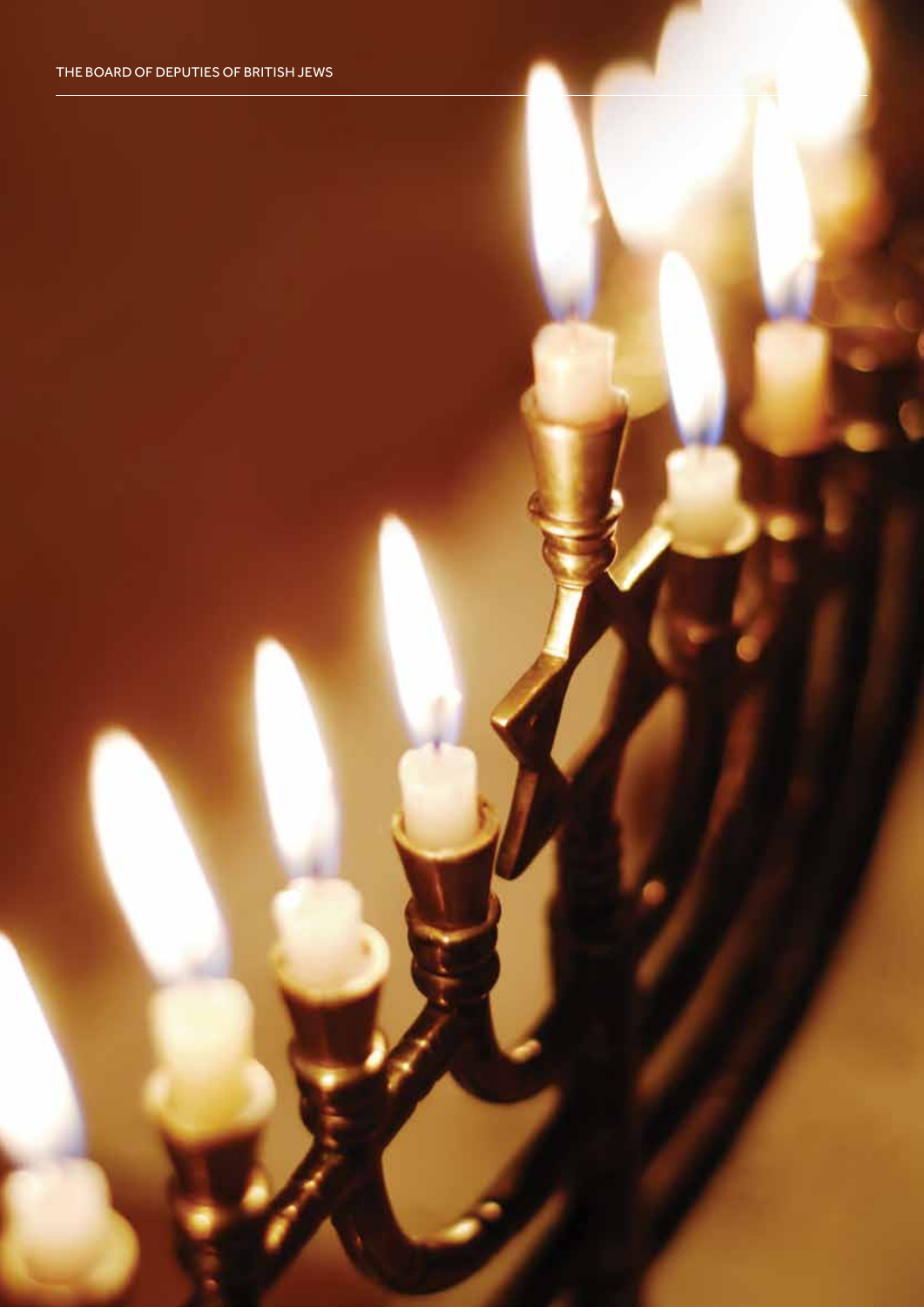## **IntRoDUctIon**

**tHIs MAnIFesto Is AIMeD At InFoRMInG UK coUncILLoRs, COUNCIL CANDIDATES AND LOCAL AUtHoRItY oFFIceRs ABoUt tHe InteRests AnD conceRns oF JeWIsH ResIDents.**

In each section, the Manifesto outlines 'Policy Asks' on which the Board of Deputies would like support from local authorities. As a summary, we have also highlighted 'Ten Local Commitments' that capture the essence of the needs of local Jewish communities.

The 2011 census reported that Jewish residents live in every local authority in England and Wales. The UK Jewish community is diverse in terms of religious and cultural affiliation, as well as in socio-economic terms.

Founded in 1760, The Board of Deputies of British Jews prides itself on its representative and democratic structures, which have contributed to the formulation of this Manifesto. while there is no uniform 'Jewish view', the Board of Deputies has sought to represent within this document as much of a consensus as possible.

Through a community-wide consultation, which involved the participation of more than 300 stakeholder organisations and individuals, the Board of Deputies has been able to capture the diverse range of issues which affect the UK Jewish community across its religious, cultural and socio-economic spectrums.

Larger Jewish communities in the United Kingdom are served by Jewish Representative Councils. Councillors and local authority officials should engage with these important organisations to ensure they are aware of the issues facing their Jewish residents. Contact details for the Jewish Representative Councils are included in this publication.

we hope that you will find this Manifesto useful and informative, and we look forward to working with you to implement these policies.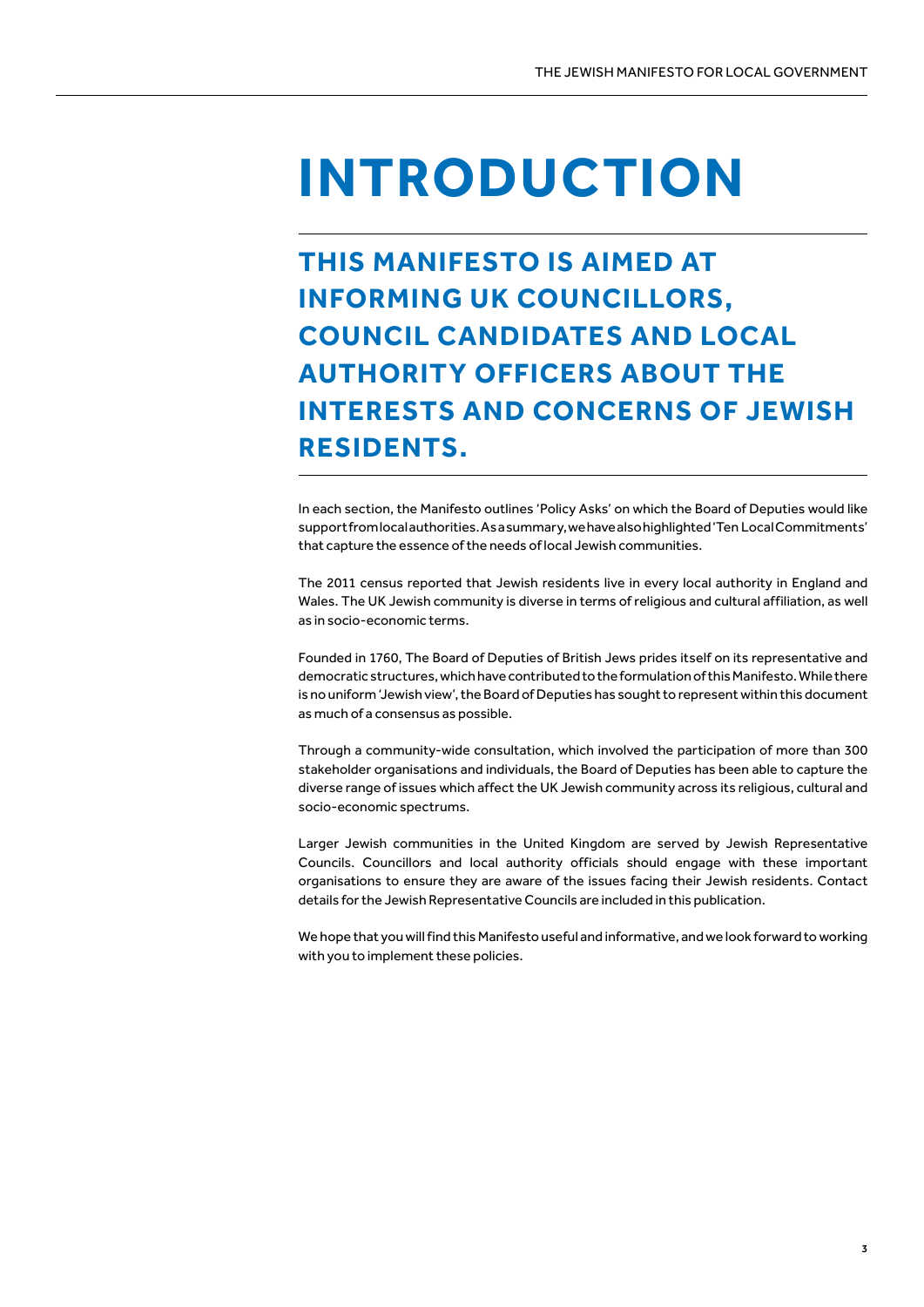## **tHe ten LocAL coMMItMents**

## **We AsK LocAL PoLIcYMAKeRs to:**

 **1**

**oppose antisemitism, anti-Muslim hatred and all forms of racism. Adopt the International Holocaust Remembrance Alliance's working definition of antisemitism and its appended examples to provide guidance to elected officials and public servants about this persistent form of prejudice.**

**Make resources available to promote good interfaith and intercommunal relations and joint social action projects.**

 **3**

 **2**

**take care not to exacerbate communal tensions over conflicts in the Middle east. Promote reconciliation projects to unite communities and oppose boycotts that divide communities.**

 **4**

**Promote rigorous Religious education about Judaism and other faiths and support Jewish schools where they exist in your local authority area. Assist children who wish to access Jewish schools in other local authority areas, especially where they wish to do so for culturally-sensitive sen provision.**

 **5**

**Help to secure adequate financial and other support for specialist Jewish care providers where they exist in your local authority. Where they do not, ensure that residents who wish to be able to access these specialist services in other local authority areas can be funded to do so.**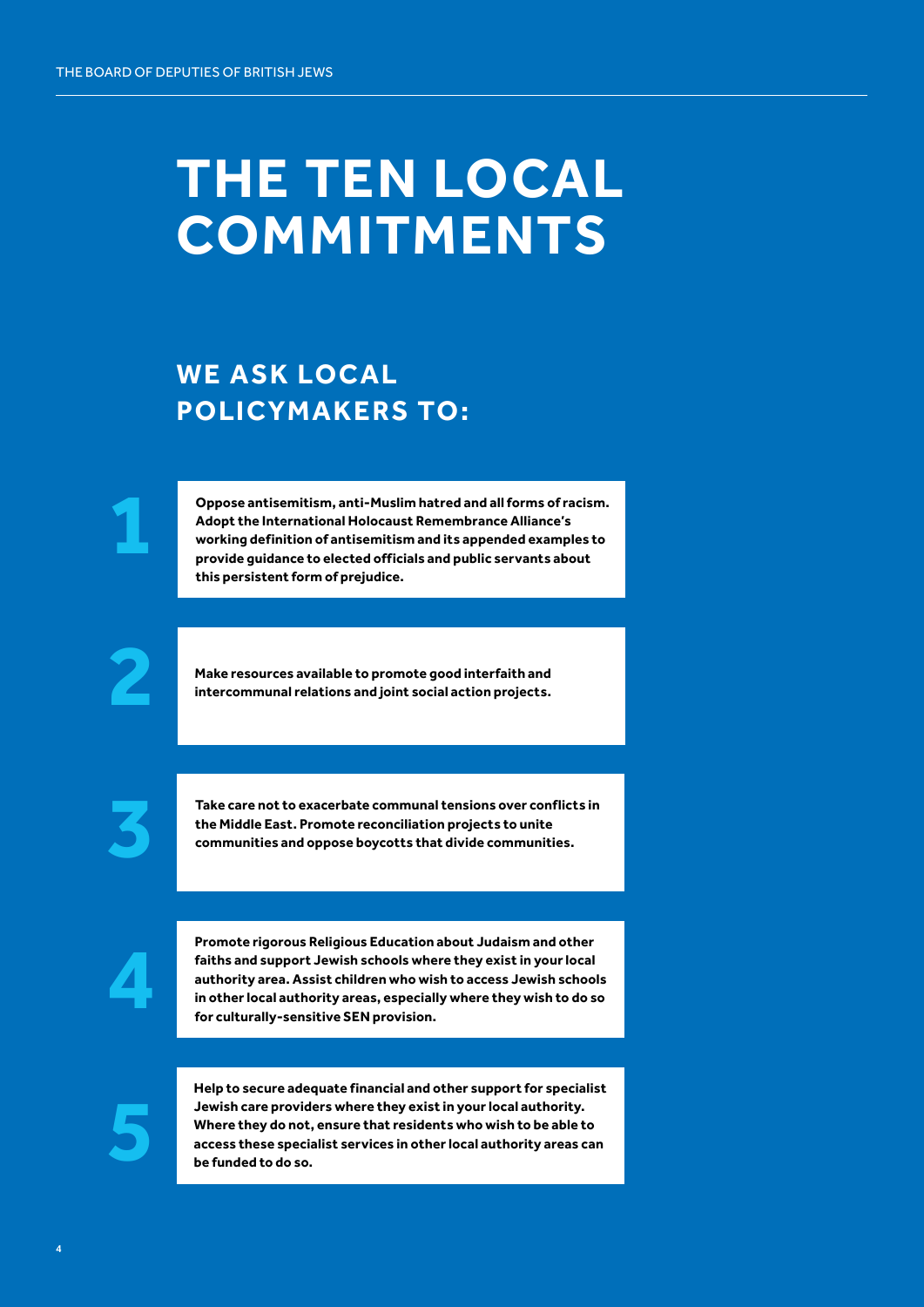## **PLeAse sHARe YoUR sUPPoRt FoR tHese ten coMMItMents on socIAL MeDIA WItH tHe HAsHtAG #tenLocALcoMMItMents**

**@BoARDoFDePUtIes**

 **6**

 **7**

**support the needs of diverse communities in public health and related provision. For example, when appointing coroners, stipulate that they should be prepared to offer an 'out of hours' service and minimally invasive autopsies to ensure quick burials when required by faith communities.**

**ensure that local planning guidance and procedures can help facilitate the development of Jewish communities, such as the construction or expansion of synagogues, Mikva'ot (ritual baths) or eruvs (see definition on page 23) where these are requested by the local Jewish community.**

 **8**

**ensure adequate provision of housing, taking into account larger families, first-time buyers and vulnerable members of the community in need of culturally and religiously appropriate sheltered accommodation.**

 **9**

**celebrate local Jewish culture and heritage by holding civic events with the Jewish community, supporting the preservation of historic synagogues and cemeteries, and contributing to Jewish cultural projects and institutions.**

**10**

**Pay attention to the needs of smaller Jewish communities, who may feel especially vulnerable to increases in anti-Jewish rhetoric and need particular support to promote viable, ongoing Jewish life in their areas.**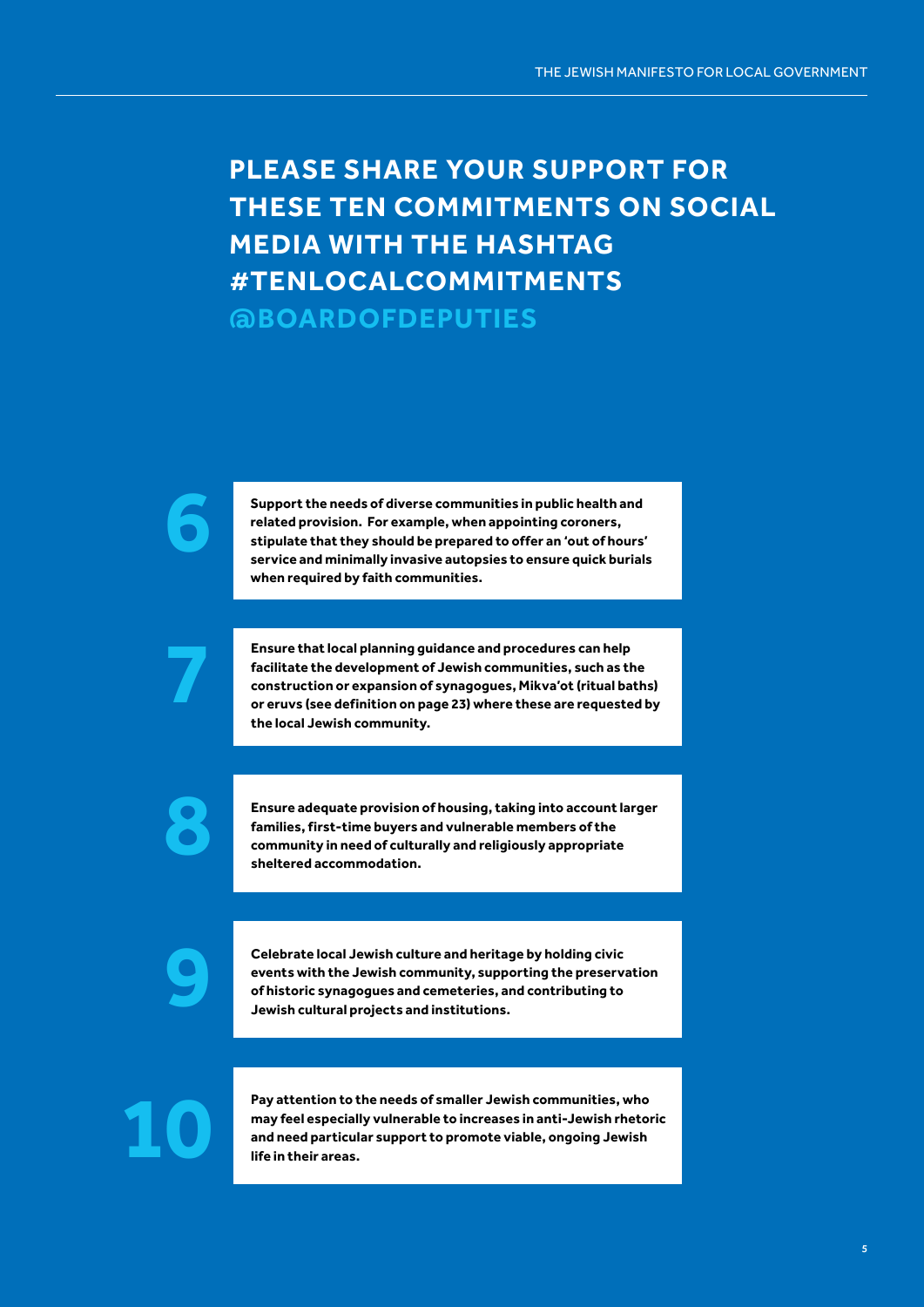## **coMMUnItY sAFetY**

### **AntIseMItIsM AnD RAcIsM**

The prevalence and spread of antisemitism remains a threat to the British Jewish community and a challenge to the moral character of British society. Antisemitism may begin as an attack on Jews, but history shows us that this hatred mutates and affects other minorities before attacking the very fabric of wider society. Therefore, fighting antisemitism is not for Jews alone, but a common effort for the common good.

There is widespread concern at the proliferation of antisemitic discourse in UK politics, where politicians and activists have employed antisemitic narratives and stereotypes in their language and actions.

The report, Antisemitism in Contemporary Great Britain, from the Institute for Jewish Policy Research (JPR) and the Community Security Trust (CST), stated that while the number of identifiable antisemites is small, when antisemitic ideas and concepts enter national and local conversation, they cause anxiety for many Jews.

This should be understood in the wider context of nearby Jewish communities in countries such as Belgium, France and Denmark having suffered antisemitic terrorist attacks in recent years. The increase in the antisemitic discourse in mainstream politics over the last decade is taken as an indicator by many Jews that such an attack or other forms of hostility are more likely to happen in the UK. Locally elected representatives, therefore, have a special responsibility to ensure they give no quarter to antisemitic language or behaviour.

The increase in British antisemitism is borne out by figures compiled by the CST, which works closely with the police to monitor antisemitism and protect Jewish communities. It recorded 767 antisemitic incidents in the first six months of 2017, the highest six-month total since the CST's records began in 1984.

Previously, there have been spikes in anti-Jewish hate incidents during periods of tensions in the Middle East, exemplified during outbreaks of violence in Israel and the Palestinian Territories in 2009, 2012 and 2014. July-August 2014, for example, was the worst period of antisemitism on record, with the CST recording more antisemitic incidents in those two months than during the entirety of the previous year.

However, in the years following that record high, the previous pattern of reduced tensions in the Middle East leading to a reduction in antisemitic incidents has been not repeated. Despite a relative détente between Israelis and Palestinians, antisemitic incidents in the UK did not fall back to previous levels.

Some of the clearest forms of antisemitic expressions, which should not be tolerated, include:

• Repeating 'Jewish conspiracy' theories, such as accusing Jews of manipulating government and society by media or financial power;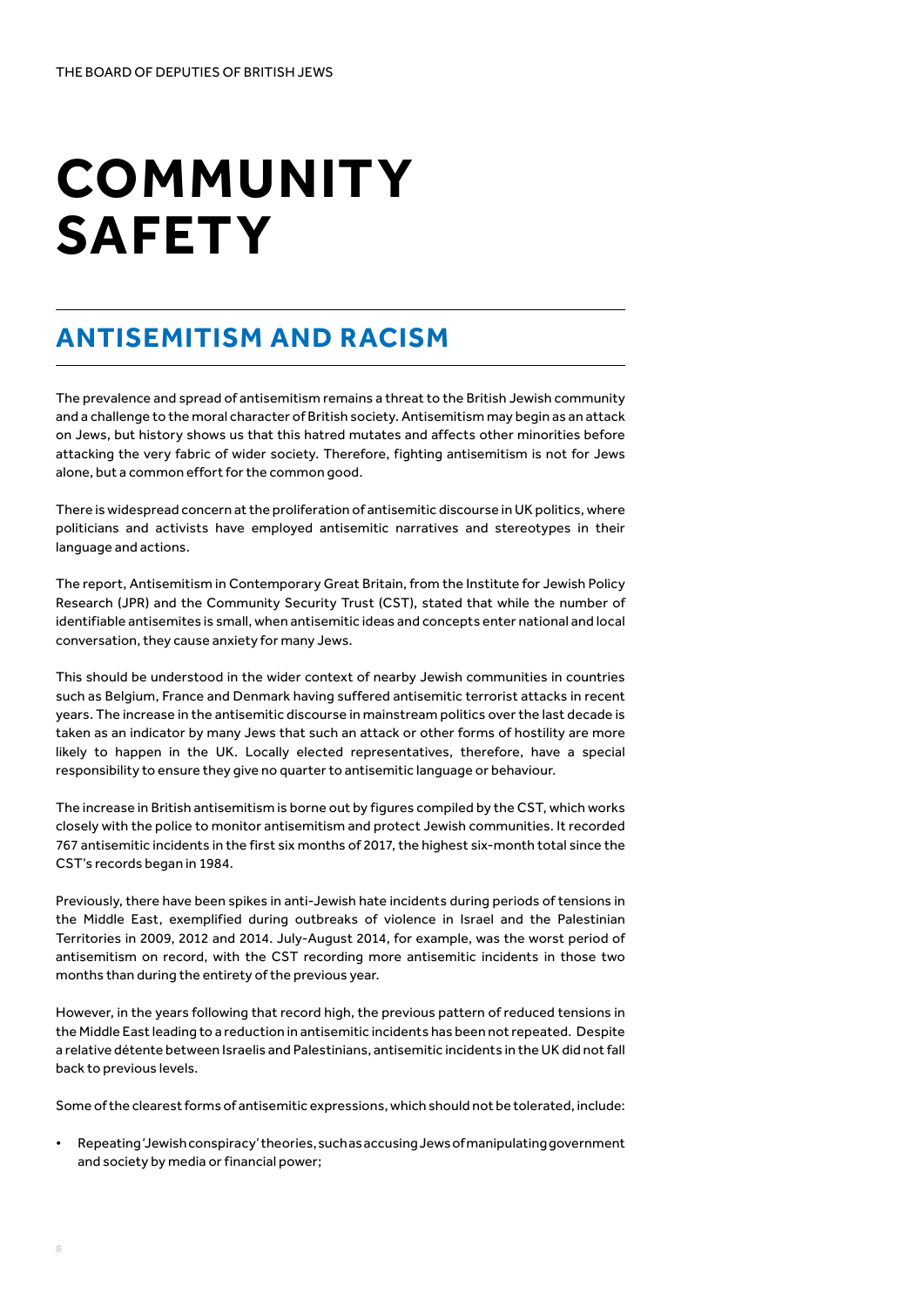- Holocaust denial or minimisation; indicating sympathy for the Holocaust;
- Holocaust inversion i.e. identifying Israel or Zionists as Nazis;
- Giving support to, or failing to oppose, terrorism directed at the Jewish community inside and outside Israel;
- Theological antisemitism, such as accusing Jews of killing Jesus.

Actions which may or may not be considered antisemitic - depending on the circumstances - but which could create a sense of fear among Jews can include:

- The waving of flags of terrorist organisations such as Hamas and Hezbollah at demonstrations;
- Protests against events hosting Israeli or Jewish speakers;
- Targeted boycotts of, or vandalism against, Israeli or kosher products; and
- Delegitimisation of Israel, the only Jewish state.

Politicians and officials from all parties and institutions must lead by example, use responsible language, and call out others when they do not.

A clear way in which your local authority can take a stand against antisemitism is to adopt the International Holocaust Remembrance Alliance working definition of antisemitism and its appended examples as part of your equalities policies. It has already been adopted by the UK Government, the Official Opposition, the Scottish Government, the Greater London Authority, the Greater Manchester Combined Authority and over a hundred local authorities.

**PoLIcY AsK: Adopt the International Holocaust Remembrance Alliance's working definition of antisemitism, including its appended examples.** 

**PoLIcY AsK: Publicly support all efforts to combat antisemitism.** 

**PoLIcY AsK: Be particularly aware of the risk of increased antisemitism**  at times of heightened conflict in the Middle East.

**PoLIcY AsK: Be responsible in your language and behaviour, and call out others when they are not.**

# 66

#### commitment 1:

ADoPt tHe inteRnAtionAL **HOLOCAUST REMEMBRANCE** ALLiAnce'S WoRKinG DeFinition oF AntiSemitiSm AnD itS APPenDeD eXAmPLeS.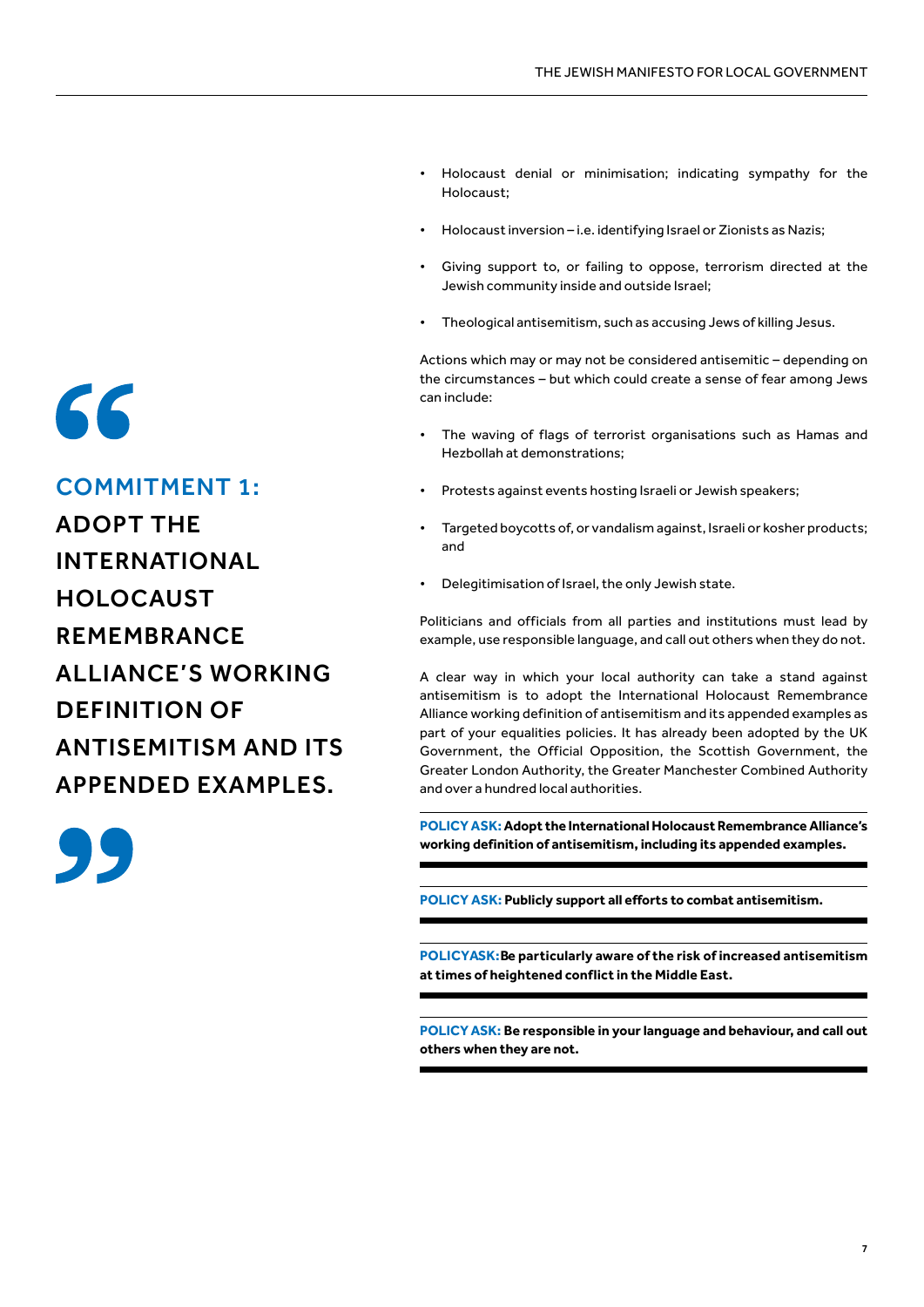#### **EXTREMISM**

The Jewish community has long been the target of extremist rhetoric and violence from the far right, the far left and Islamist sources.

Jewish communities worldwide have been a focal point for terrorist attacks by supporters of the so-called 'Islamic State', Al Qaeda, and other terrorist groups in cities such as Paris, Brussels and Copenhagen. For this reason, Jewish institutions, particularly synagogues and schools, employ a rigorous approach to security procedures which can be costly and require additional support.

The far right's disdain for a diverse society is often focused against the Jews. Some elements of the far right, Islamists and the far left – the latter often on the basis of extreme hostility to Israel – can be prone to supporting violent antisemitic movements; revising, denying or celebrating the Holocaust, spreading anti-Jewish conspiracy theories and/or making derogatory comments about Jewish character traits or appearance. This hatred provides fertile ground for extremism, up to and including violence.

We therefore ask local authorities to play their part in countering extremism, as part of their wider safeguarding strategy, working with national government and developing local approaches.

We also ask for local authorities to be mindful of events they hold, and organisations and individuals they host. Local authority-supported venues should not provide a platform for hate speakers or extremists, and we commend local authorities who have blocked or cancelled events that were likely to undermine community cohesion.

**PoLIcY AsK: challenge extremism wherever it is found.** 

**PoLIcY AsK: Do not host organisations or individuals that spread hatred or extremism.**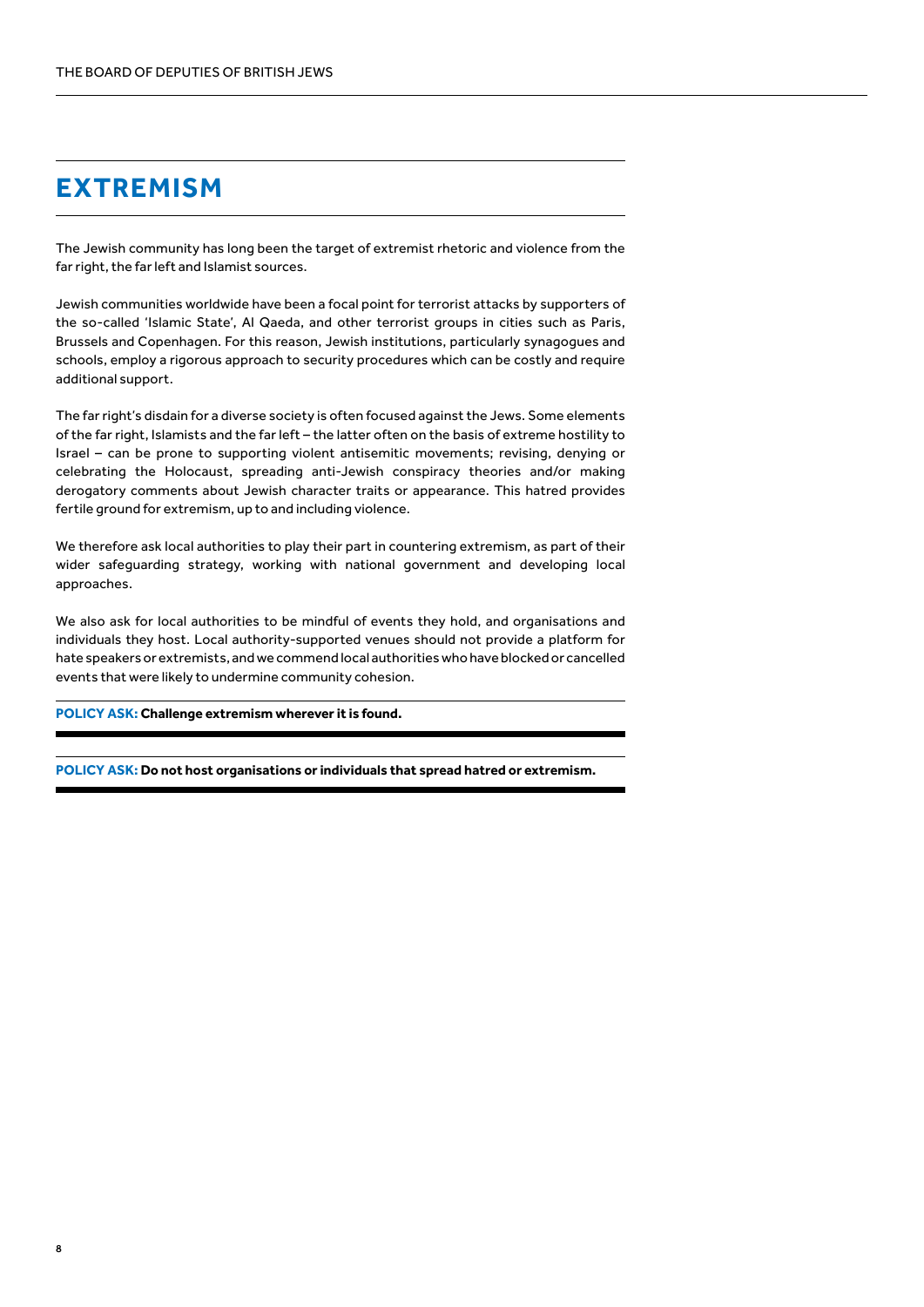# 66

#### commitment 2:

MAKE RESOURCES **AVAILABLE TO PROMOTE** GooD inteRFAitH AnD inteRcommUnAL ReLAtionS AnD to Joint SociAL Action PROJECTS.

95

## **coMMUnItY coHesIon**

### **InteR-coMMUnAL ReLAtIons**

Promoting good relations between communities can proactively prevent tension, racism, and violence.

Members of the Jewish community are committed to positive engagement with people of all faiths and none, through participation in organisations and projects. These include the Inter Faith Network for the UK and its regional and local affiliates, national bodies such as 3FF (Three Faiths Forum), Mitzvah Day, the Council of Christians and Jews and the Joseph Interfaith Foundation. Important work is also carried out by local organisations such as The Muslim Jewish Forum of Greater Manchester, Nottingham Inter Faith Council and Brighton and Hove Inter-Faith Contact Group.

 The Board of Deputies continues to lead on interfaith engagement for the Jewish community. In 2017 we embarked on our Invest In Peace programme, which brings together local churches and synagogues to support Israeli-Palestinian peace-building. We have also worked to deepen and broaden links between Jewish and Muslim communities. We look to local authorities to support us in this work.

While much of this work is driven by the faith groups themselves at a local and national level, local authorities have resources that could facilitate its strategic growth.

We know that small amounts of well-directed local authority funding can have a large impact. The support of local authorities is crucial to ensuring the future of intermediary, umbrella, and community organisations, such as local faith forums, which promote good community relations and a spirit of cooperation and mutual support.

For example, the Board of Deputies is working with human rights organisation René Cassin to raise awareness of challenges faced by the Gypsy, Roma and Traveller communities in Britain. Local authorities have an important role to play in addressing the concerns of these communities, particularly with respect to planning policy for authorised sites. A lack of these often leads to the proliferation of unauthorised sites, which can be a source of friction between communities.

The UK's Jewish population carries a communal memory of the immigrant experience, with families sharing stories of parents, grandparents and great grandparents arriving in the UK as economic migrants or refugees fleeing persecution. As such, the Jewish community is particularly sensitive to the plight of immigrants and asylum seekers, and often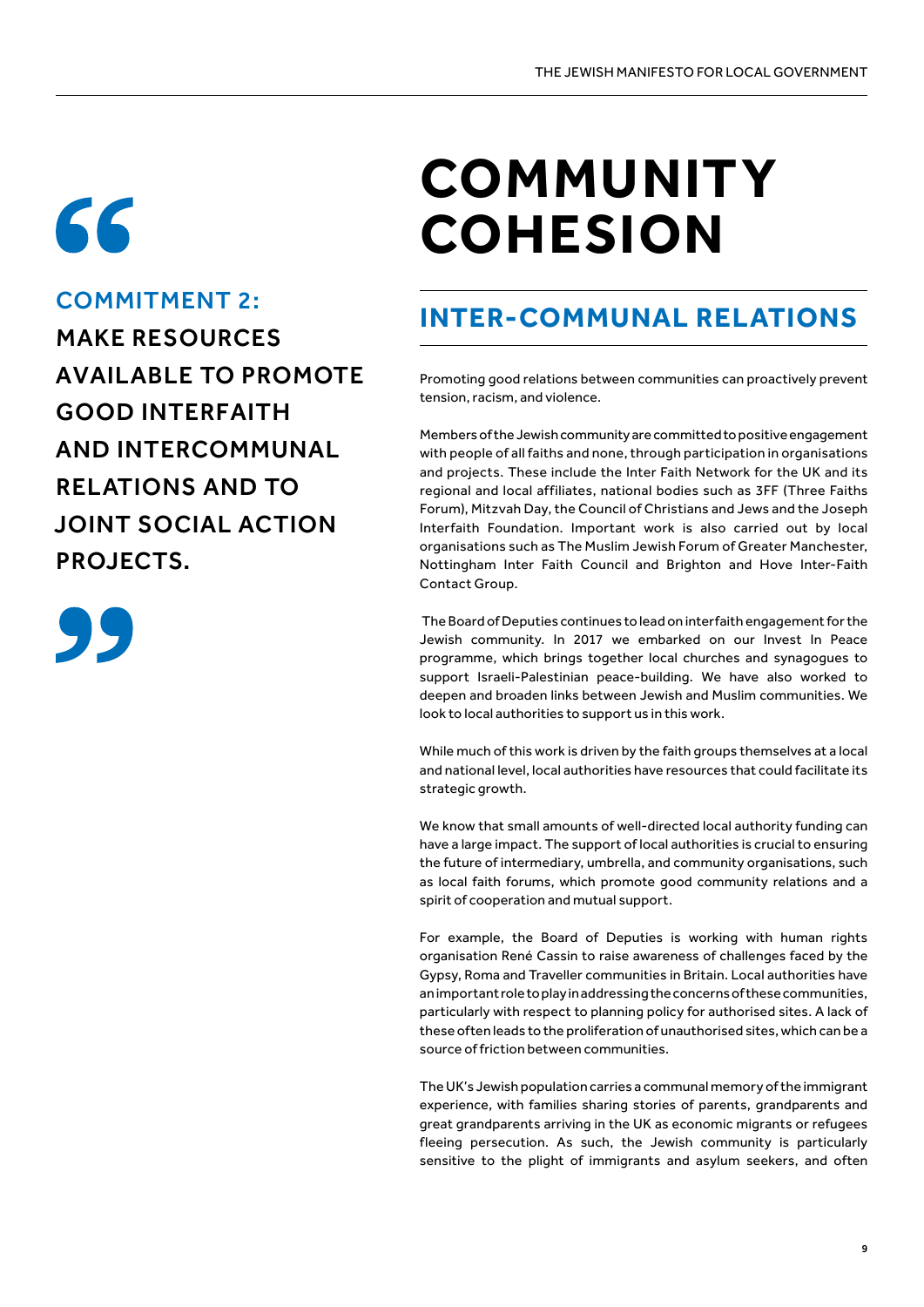highlights and condemns pejorative language that stigmatises new arrivals to this country. In many parts of the UK, Jewish communities have been active in establishing support networks for refugees by helping with housing and the needs of daily life in a new country, and in particular campaigning for local authorities to accept and house Syrian refugees.

**PoLIcY AsK: support initiatives at a local level that promote dialogue and understanding between different groups in society, to prevent tension and encourage cooperation.**

**PoLIcY AsK: Promote a strategy to enhance community relations in your local authority area, supported by a clear, designated budget.**

**POLICY ASK: Ensure that adequate local provision is made for authorised Gypsy, Roma and traveller sites.**

**PoLIcY AsK: Designate a specialist community cohesion officer/team to work with different communities and faith groups.**

**PoLIcY AsK: that local authorities act sympathetically, speedily and proactively to assist refugees to settle in the borough and receive support to enable integration.**

POLICY ASK: : Engage with local Jewish Representative Councils, where they operate, on **issues relating to intercommunal relations.**

#### **socIAL ActIon**

The Jewish community has a vibrant social action and social justice sector, contributing to making our shared society and the world a better, fairer place.

The Jewish community supports international development and relief charities such as World Jewish Relief, Tzedek, and World ORT; human rights charities such as René Cassin and the Jewish Council for Racial Equality (JCORE); and volunteering charities such as the Jewish Volunteering Network (JVN). Local social action is taken through groups such as The Friendship Circle in Salford and Bury and the Jewish Lads' and Girls' Brigade (JLGB) Leeds Action Squad.

The Jewish community engages in an annual day of focused communal social action under the banner of Mitzvah Day, working with local authorities across the country to support local causes. Check out www.mitzvahday.org.uk to find your local activity or register an activity for your local authority.

**PoLIcY AsK: support faith-based social action projects by supporting food banks and homeless shelters in your area, including by taking part in Mitzvah Day.**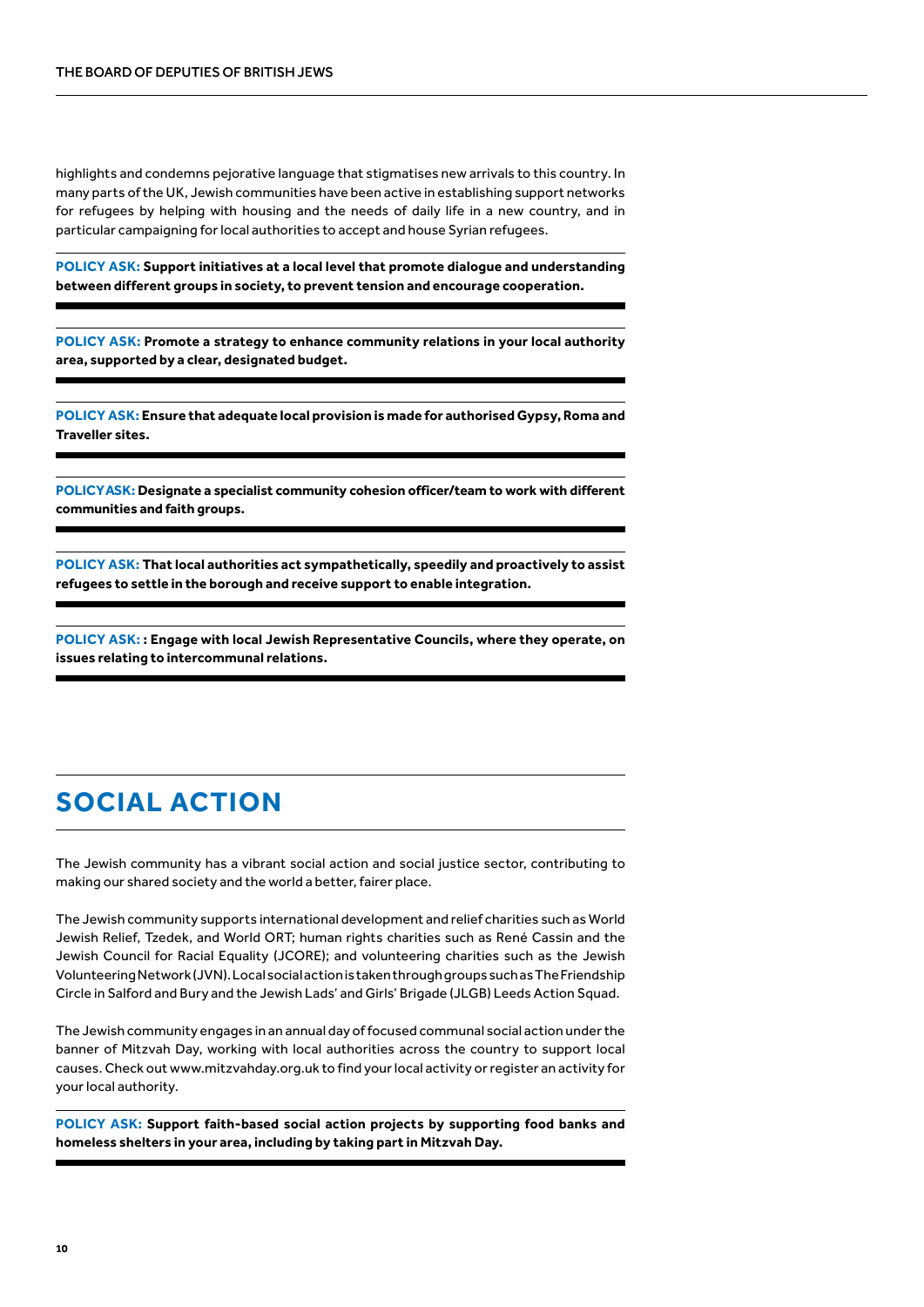# **IsRAeL**

Israel is the only country where Jewish people can exercise their right to self-determination. Recent research reports have shown that the overwhelming majority of the Jewish community identifies in some way with Israel, or sees Israel as part of their Jewish identity. Between 40 and 50 per cent of the world's Jewish population live in Israel, and many UK Jewish citizens have parents, siblings or children living there. Whatever their individual views on the tragic conflict with the Palestinians, they are often personally affected by events that occur in the region.

Positive examples of local government engagement with Israel include twinning arrangements which send an inclusive signal to Jewish residents.

Legitimate criticism of the policies and actions of Israel, or indeed any other state, have a place in public discourse. However, local government representatives can sometimes use rhetoric that subjects Israel to discriminatory or disproportionate criticism that is unsettling to the community. This is especially true when the more substantial shortcomings of other states, including democracies, do not appear to attract similar attention.

Support for antisemitic terrorist organisations such as Hezbollah, which promotes Holocaust denial and has targeted Jewish communities outside Israel, or Hamas, whose founding charter contains a call for Muslims to kill Jews, is unacceptable. Under no circumstances should criticism of Israel be used as a pretext for promoting antisemitic tropes such as Jewish conspiracies about political or media control.

There is empirical evidence, including the Community Security Trust's (CST's) Antisemitic Incidents Report, that there was a substantial increase in antisemitic incidents during the 2014 war in Gaza. Much of this activity directly targeted the Jewish community, including attacks on Jewish communal buildings, disruption of Jewish student society meetings, and the destruction of kosher food in supermarkets. This was particularly worrying in areas with smaller Jewish communities as there may not have been alternative sources of kosher food.

As a result, the members of the community felt anxious and vulnerable.

Some of these activities undermined freedom of speech, including artistic and academic freedom, freedom of association, and community relations in general. The intimidation of people wishing to attend a production at a festival, or to purchase items at particular shops, should be of concern to everyone.

Motions which support the Boycott, Divestment and Sanctions movement (BDS) against the Jewish state, as passed in some local authorities, serves

# 66

commitment 3:

tAKe cARe not to eXAceRBAte commUnAL tenSionS oVeR conFLictS in tHe miDDLe eASt.

71 S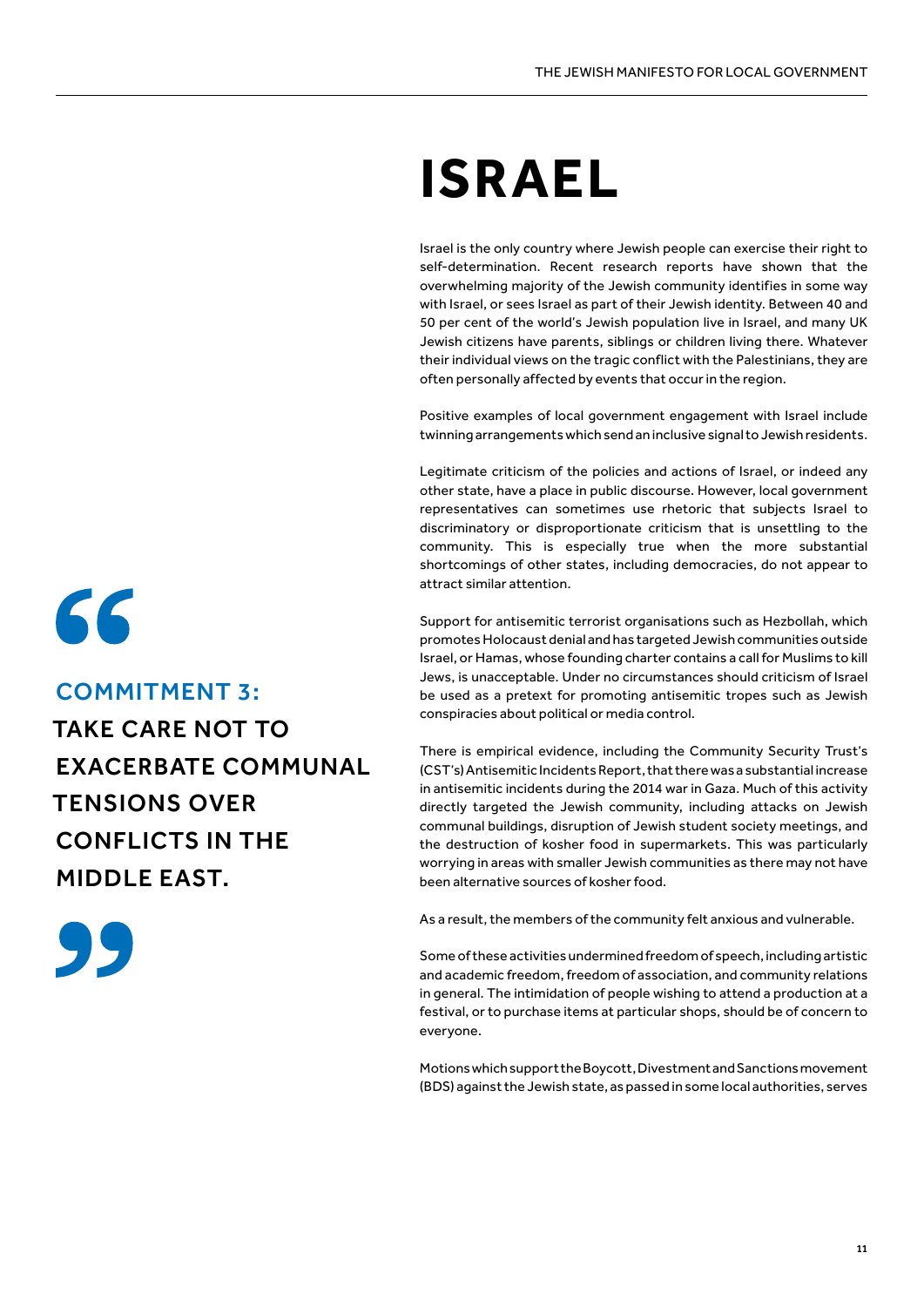only to heighten this intimidation and make smaller Jewish communities feel particularly vulnerable. This is especially true when no similar policy exists against any other state. At times when the conflict escalates into military violence, local authorities which display support for one side by, for example, flying the Palestinian flag, will likewise heighten fears among their Jewish population. We recommend flying neither flag during such episodes.

**PoLIcY AsK: ensure that the tone and language of statements do not unwittingly cause divisions between communities in your area.** 

**PoLIcY AsK: oppose divisive boycotts, and instead promote projects that unite communities in your area, including interfaith and inter-communal initiatives and coexistence projects.**

**PoLIcY AsK: Make efforts to protect Jewish and Israeli cultural events from intimidation.** 

**PoLIcY AsK: At times of heightened tension, do not fly the flag of any party to the conflict, make statements, or pass resolutions that appear to blame only one side. If a local authority believes that it must make a statement in favour of peace, they should consult community representatives to ensure a sensitive approach is adopted. A vigil for peace, with representatives from diverse faiths and communities involved, should be considered.**

**PoLIcY AsK: support Israel's right to live in peace and security alongside a viable Palestinian state.**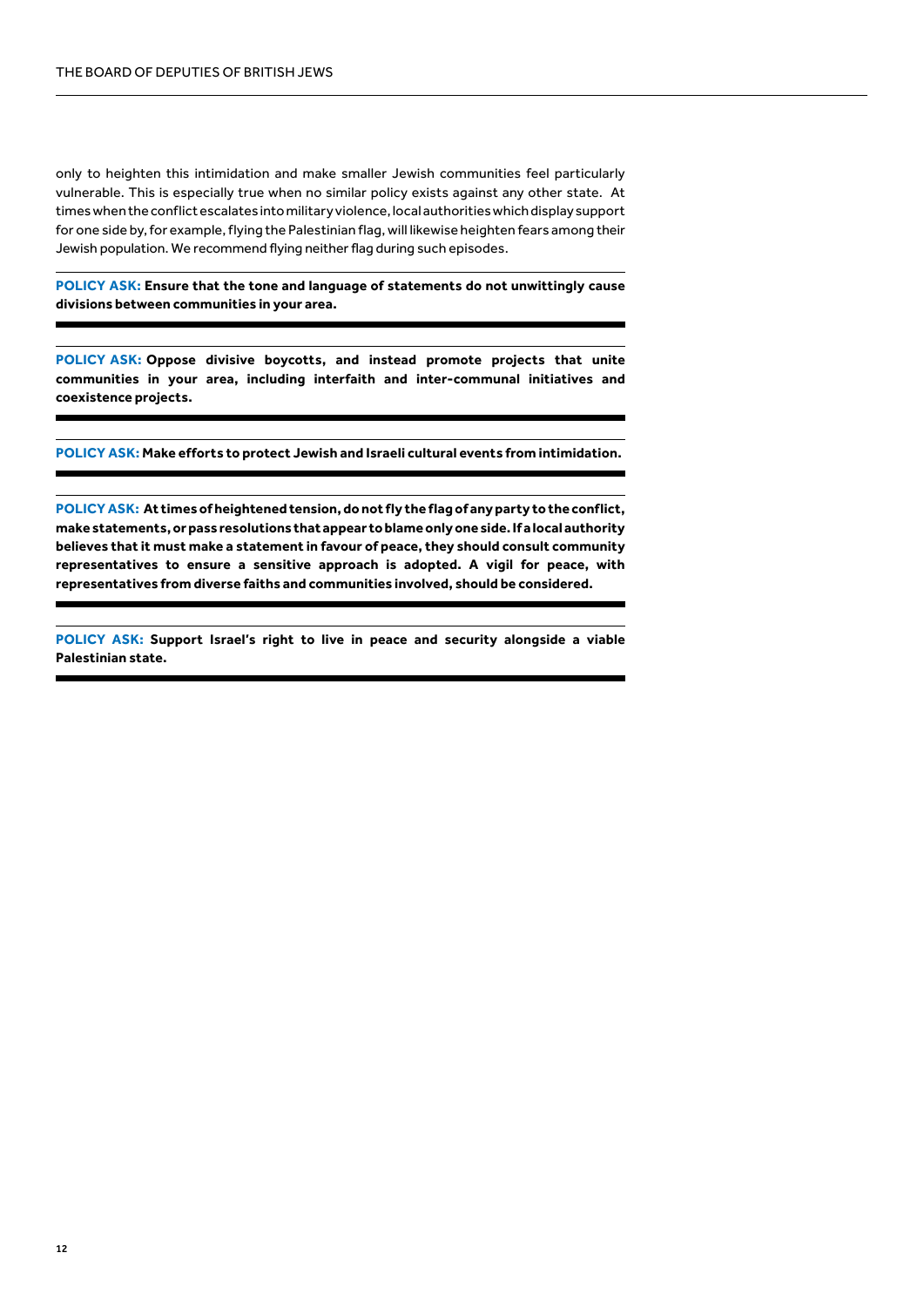## **eDUcAtIon AnD YoUnG PeoPLe**

## **FAItH scHooLs**

The popularity of faith schools reflects their excellent academic results, ethos, behavioural standards and the contribution that their pupils go on to make in wider society.

Currently, one in every three schools in Britain is a faith school, and approximately two-thirds of Jewish children in the UK attend Jewish schools. These are clustered in areas of significant Jewish population. In many families, members of consecutive generations have attended the same school. These schools form cornerstones of Jewish communities around the country.

The Jewish schools sector is growing in parts of London and Manchester. Jewish schools within the state sector are keen to have a positive working relationship with their local authority. If a new Jewish school is proposed in your area, we hope that the local authority will welcome it as a new educational partner.

Successful faith schools teach the national curriculum and promote community cohesion. Many Jewish schools establish formal linking programmes with other faith and non-faith schools. This activity should be better supported and funded to ensure that children continue to be aware of those of different backgrounds to their own.

The need to promote community cohesion is incumbent on all schools and not just faith schools. For example, mono-ethnic and mono-cultural schools areas should be supported in developing links with schools with more diverse intakes.

**PoLIcY AsK: Work with existing Jewish faith schools in your local authority and welcome any new ones.**

**PoLIcY AsK: support formal linking programmes between schools of different faith and non-faith backgrounds.**

# 66

commitment 4: PRomote ReLiGioUS eDUcAtion ABoUt JUDAiSm AnD otHeR FAitHS, AnD SUPPoRt JEWISH SCHOOLS WHERE tHeY eXiSt in YoUR LocAL AUtHoRitY AReA.

"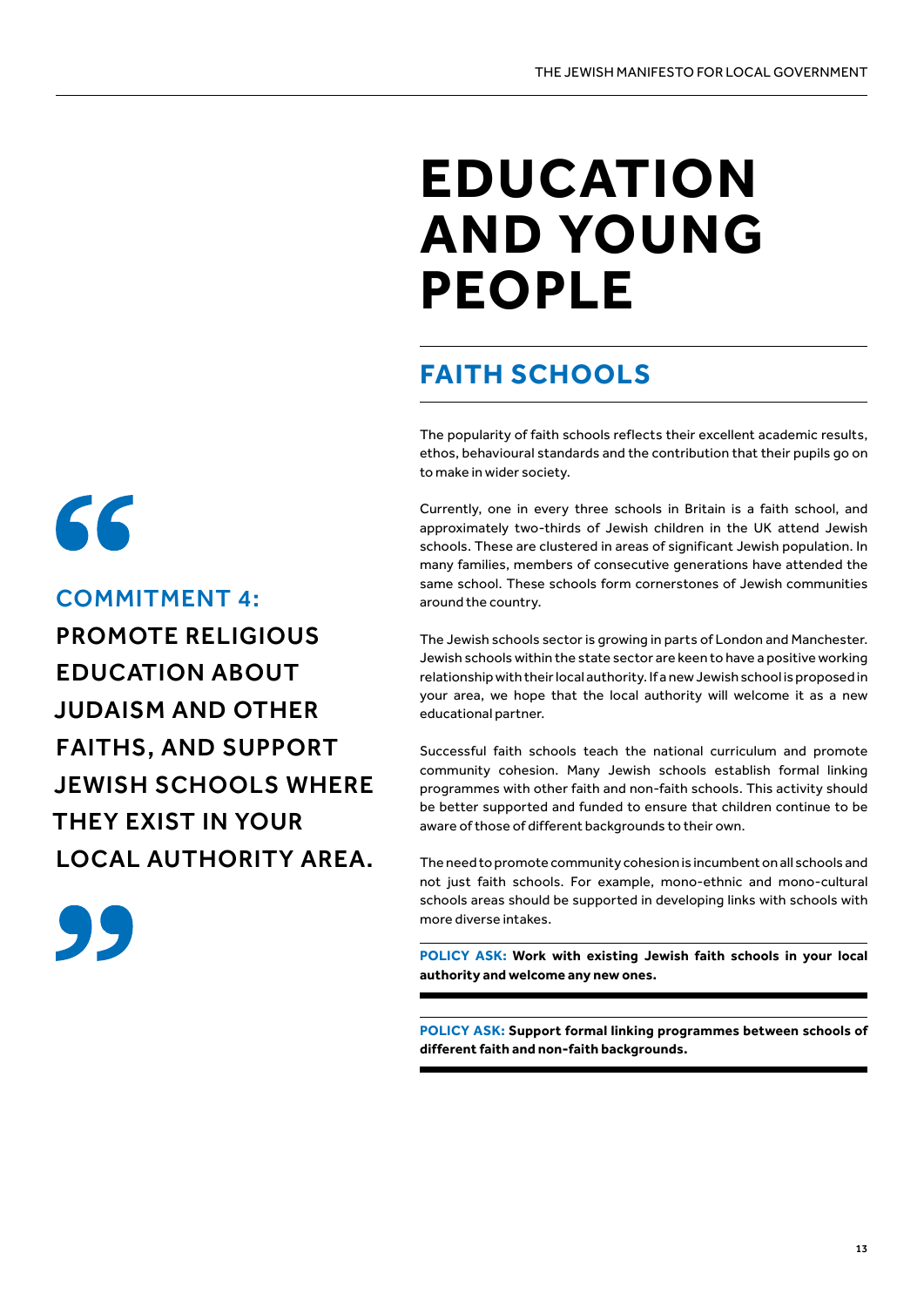### **ReLIGIoUs eDUcAtIon**

Religious Education (RE) develops pupils' knowledge and understanding of religions, values and cultures. The Jewish community believes that the teaching of RE helps to foster better relations in communities where there is diversity. RE can help to combat misunderstanding, discrimination and racism, including antisemitism and anti-Muslim hatred.

It is more important than ever for children to be knowledgeable about other faiths, so that tolerant communities can be sustained where people of all faiths and none feel secure.

The Board of Deputies' Jewish Living Experience is an educational, interactive mobile exhibition which travels around the country, often to places where there are few or no Jewish residents. It provides schoolchildren and the wider public with accurate information about the Jewish way of life.

Jewish Living Tours are arranged in predominantly Jewish areas of London for high school groups, in particular for those taking Religious Studies GCSE exams in Judaism. These bespoke tours include a guided visit to a synagogue, a kosher meal, visits to Jewish high street shops and the opportunity to meet members of the local Jewish community.

The Board of Deputies is keen to work with local authorities who are interested in hosting the Jewish Living Experience Exhibition or sending their schools on a Jewish Living Tour, as a means of promoting community cohesion. For further information about the Board of Deputies Jewish Living programmes, see: https://www.bod.org.uk/wp-content/uploads/ 2017/05/Jewish-Experience-Leaflet.pdf

Maintaining a Standing Advisory Council on Religious Education (SACRE) is a statutory duty for local authorities in England and Wales. SACREs, comprised of councillors, teachers and faith leaders, set the Locally Agreed Syllabus for local authority schools and make decisions about collective worship. However, despite this important role, many SACREs are under-resourced. We would urge you to ensure that your SACRE is regularly convened and well-supported.

The Board of Deputies maintains a network of Jewish representatives on SACREs, offering them support and guidance. This gives reassurance to local authorities that their Jewish representatives are aware of the best practice to enhance religious education in their area. If your local authority has difficulty filling a vacancy for a Jewish representative on your SACRE, please contact the Board of Deputies, who will be able to help identify a suitable candidate.

**PoLIcY AsK: encourage schools to incorporate religious education into their syllabuses, to assist pupils' social development and promote community cohesion.**

**PoLIcY AsK: consider hosting the Jewish Living experience exhibition in your local**  authority, and whether schools in your area might benefit from a Jewish Living Tour.

**POLICY ASK: Ensure that your SACRE is supported. Please contact the Board of Deputies to help identify a suitable representative from the Jewish community if there is a vacancy. encourage existing Jewish sAcRe representatives to contact the Board of Deputies as we maintain a network that offers support and opportunities to share best practice.**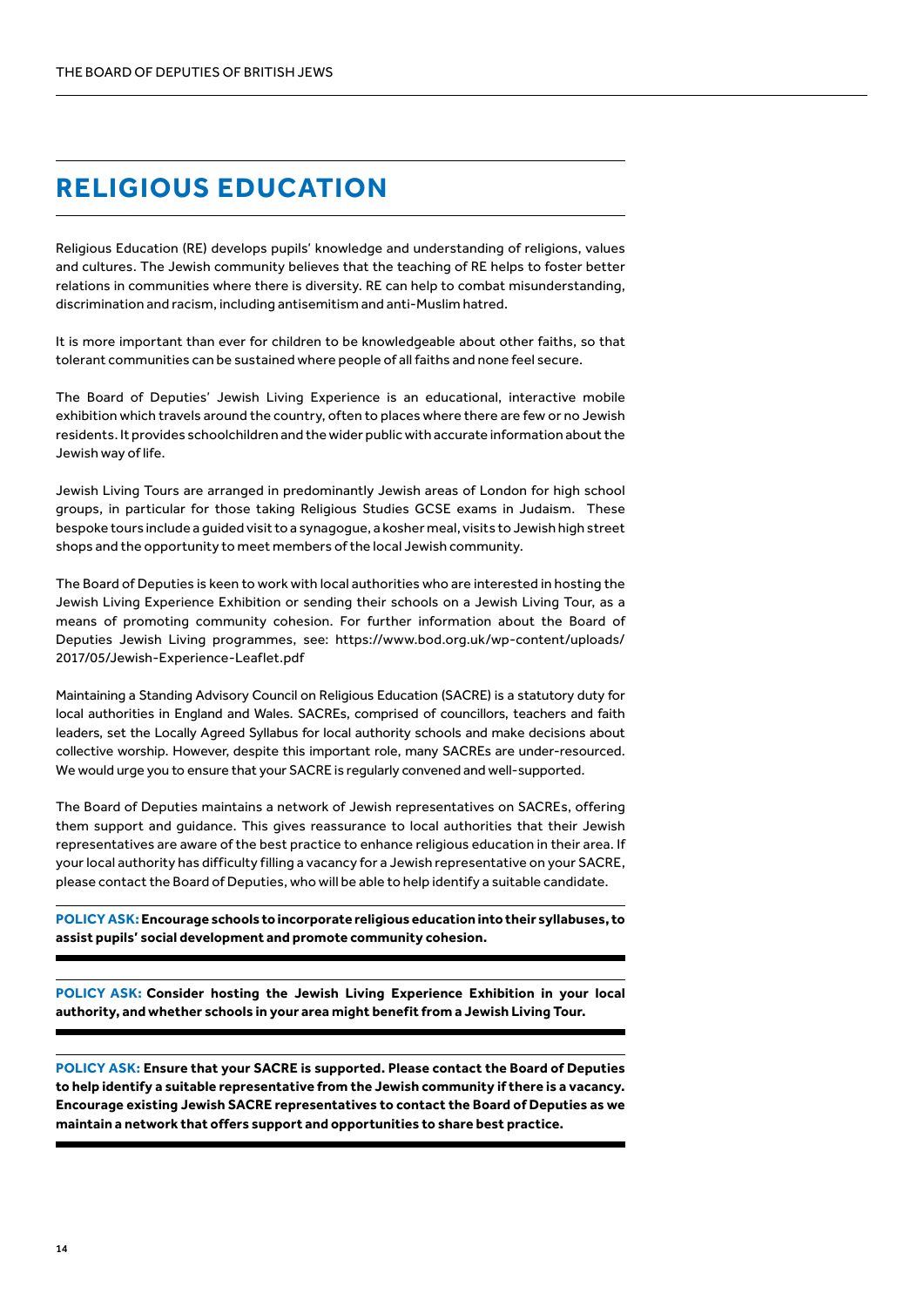### **AUtHoRIseD ABsence FoR ReLIGIoUs oBseRvAnce**

For many Jewish families, observing the Sabbath (which occurs from before sunset on Fridays until after sunset on Saturdays) and festivals is an important commitment. In most observant families, no work is done on Sabbath and festivals, and activities such as writing, travelling by car or public transport and the use of electronic devices are forbidden.

Dates of festivals are based on the lunar calendar and fall on different Gregorian calendar dates each year. Sabbath and festivals commence at sunset the evening before each calendar date, and can begin as early as 3pm in northern parts of the UK during the winter.

When festivals fall during the week, children from observant families will not attend school on those days. When festivals fall at weekends or bank holidays, such pupils may also struggle to complete the amount of homework teachers would expect on a normal weekend. During the winter, pupils from observant families may require authorised absence on Friday afternoons to enable them to reach home before the commencement of the Sabbath.

Parents should supply schools in advance with the dates of religious festivals and Friday afternoons that are affected by the early commencement of the Sabbath. The Board of Deputies also maintains a list of festival dates on its website.

The way Jewish festivals interact with the school calendar means that local authority employees and teachers should refrain from encouraging schools to set arbitrary limits on the number of days pupils may take authorised leave for festival observance. Some local authorities allow a fixed number of days that can be taken as authorised leave for religious observance with notification from parents, and request a written statement from a religious leader for any further days of absence. This can serve as an alternative policy.

The understanding shown to schoolchildren should be extended to council employees and teachers who wish to observe the Sabbath and festivals.

**PoLIcY AsK: Local authorities should generate an authorised leave policy appropriate for the residents and communities they represent.**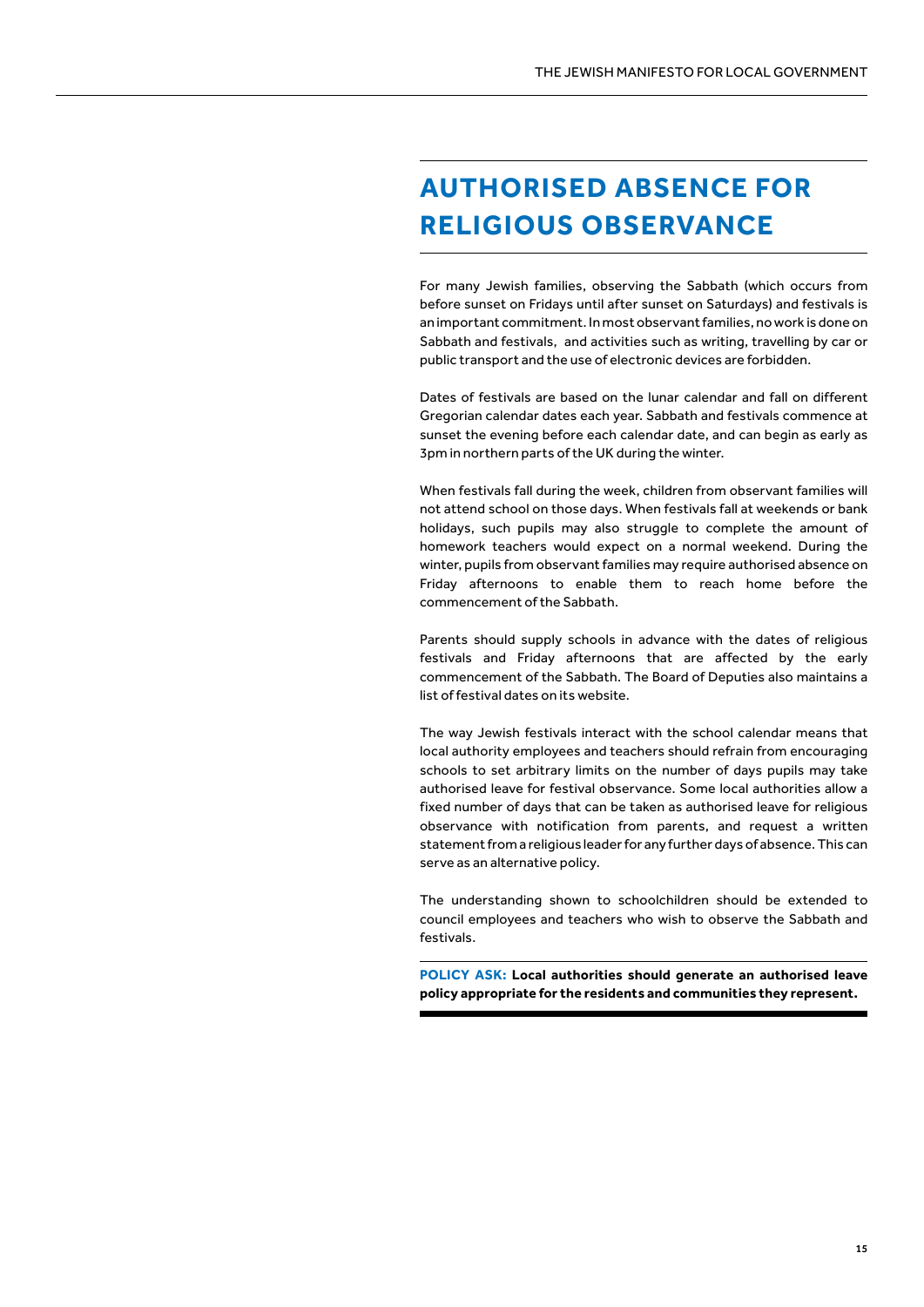## **HoLocAUst coMMeMoRAtIon AnD eDUcAtIon**

Since 2005, the United Kingdom has officially marked Holocaust Memorial Day (HMD) on 27 January each year. HMD does not just commemorate the Holocaust, but also subsequent genocides in Cambodia, Rwanda, Bosnia and Darfur. The aim of HMD, as with other Holocaust commemorative and educational activity, is to remember the past, and also create an awareness of how the dehumanisation of others can lead to hate, violence and atrocities. Such an awareness is critical to maintaining a humane and pluralistic society. As the number of Holocaust survivors dwindles, this task becomes even more important in the face of incipient Holocaust denial.

Many local authorities already mark Holocaust Memorial Day and encourage appropriate local public bodies, particularly schools, to do likewise. The Board of Deputies commends this and urges other local authorities to do similarly. The Holocaust Memorial Day Trust has a wide range of resources for educators, and are happy to receive enquiries as to how best to mark and teach the subject. The Holocaust Educational Trust, similarly, offers resources through its website. It also runs Lessons From Auschwitz, a programme which facilitates school students to visit Auschwitz and educate their peers about what they have learned on their return.

The UK has experienced rising hate crime in recent years. Reminding ourselves and teaching our young people the lessons of the Holocaust is more vital than ever.

#### **PoLIcY AsK: Local authorities should mark Holocaust Memorial Day.**

**PoLIcY AsK: Local authorities should encourage local schools to mark Holocaust Memorial Day and teach the lessons of the Holocaust.**

**PoLIcY AsK: encourage local schools to participate in the Holocaust educational trust's Lessons From Auschwitz programme.**

### **cHILDRen WItH sPecIAL eDUcAtIonAL neeDs**

Schools making particular provision for children with Special Educational Needs should continue to enjoy sufficient funding, without any undue bureaucratic burden. Severe cuts in this field could leave vulnerable pupils in school without the support that they need to progress. Local authorities should do what they can to continue to fund Special Educational Needs education.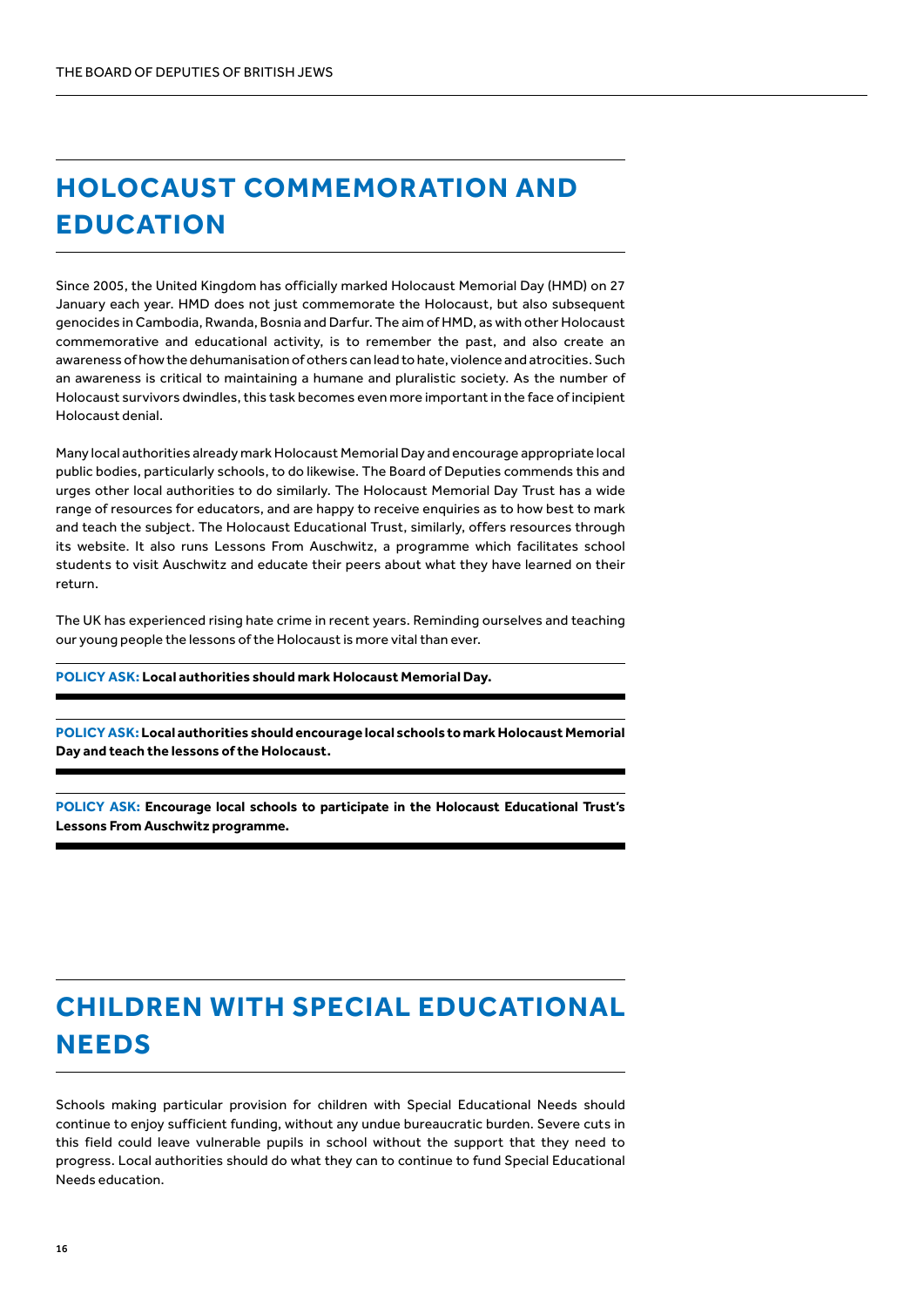When parents want to access a specialist Jewish school catering for Special Educational Needs that is not available in their own local authority area, their particular local authority should support the child to attend a school in a different local authority area. Moving a child out of its local authority area can cause significant issues for families as local authorities are sometimes reluctant to provide financial support. However, there should be little practical difference for the local authority if parents decide to send children to an out-of-area specialist school.

**PoLIcY AsK: Provide adequate financial resources for pupils with special educational needs, without an undue bureaucratic burden.**

**POLICY ASK: Support the needs of local children with Special Educational needs and their families by helping them to attend specialist Jewish schools, if necessary in a different local authority area.**

## **FAITH AND CULTURALLYsensItIve YoUtH PRovIsIon**

The Jewish community's provision for young people is highly developed and reaches at least 20,000 young people annually. This includes a range of national and local youth groups, both denominational and crosscommunal, which receive vital financial and strategic support from Jewish organisations such as the United Jewish Israel Appeal (UJIA). There is also a large network of youth groups operating within the strictly Orthodox community.

Meanwhile, the Jewish Lads' and Girls' Brigade (JLGB), among other activities, offers the opportunity to participate in the Duke of Edinburgh's Award and National Citizen Service in a religiously and culturally-sensitive way.

These organisations are fundamental to our community's investment in young people by helping them to develop skills, confidence and leadership experience for the future. However, 65 per cent of Jewish young people who have signed up to national volunteering schemes say they struggle to find suitable volunteering placements owing to the lack of options permitting participants to observe Jewish dietary laws, the Sabbath or festivals. We would ask that any local volunteering schemes become more culturally accommodating to make it easier for Jewish young people to engage with them.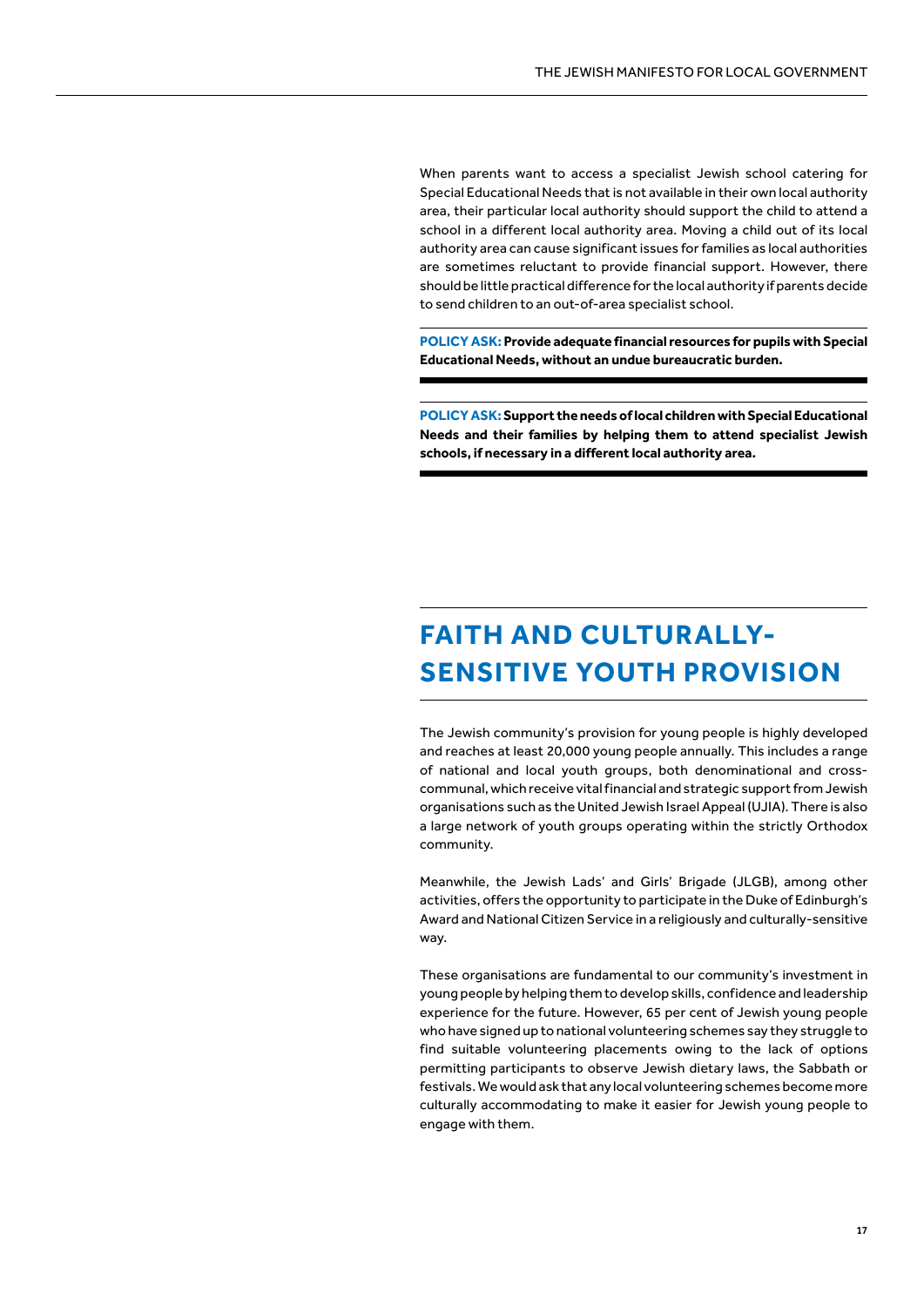The need for religious and culturally-sensitive services is especially acute for vulnerable young people including those facing domestic abuse, drug and gambling addiction, debt and unplanned pregnancy. While these problems may be common across society, interventions in a Jewish setting may require adaptivity to the religious and cultural context of the young people concerned. Charities such as Norwood, the Boys Clubhouse and Noa have expertise in working with vulnerable young people while sensitive to their religious and cultural needs.

Such religious and cultural awareness is particularly important for foster care. Foster agencies should seek to place Jewish children with families who can understand, respect and accommodate their individual levels of religious observance.

**PoLIcY AsK: support access to religious and culturally-sensitive services where appropriate, especially for vulnerable young people.**

**PoLIcY AsK: offer financial assistance to faith charities whose interventions reach individuals which public bodies and secular charities cannot.**

**PoLIcY AsK: Provide culturally-sensitive good quality youth provision for all in society, by both making mainstream provision accessible, and supporting specialist culturallysensitive provision.**

**PoLIcY AsK: seek to place Jewish children in care with Jewish families wherever possible.** 

## **socIAL cARe AnD WeLFARe**

Many Jews value the option of culturally-sensitive care when choosing a provider, and it is widely accepted that culturally specific care is a necessity for a person's wellbeing. For example, many Jews would prefer carers to offer meaningful experiences for the Sabbath and festivals, and the preparation of kosher food requires both knowledge and understanding. Celebrating Jewish festivals, Sabbath services and the warmth of community are important factors in ensuring people continue to lead meaningful lives and enjoy a good quality of life.

The Jewish community has developed a market-leading care sector which embraces some of the best practices in social care. Examples are Jewish Care, Norwood, Agudas Yisroel, Nightingale Hammerson, The Fed (Manchester), Langdon, Birmingham Jewish Community Care, Merseyside Jewish Community Care, Kisharon, and the Leeds Jewish Welfare Board.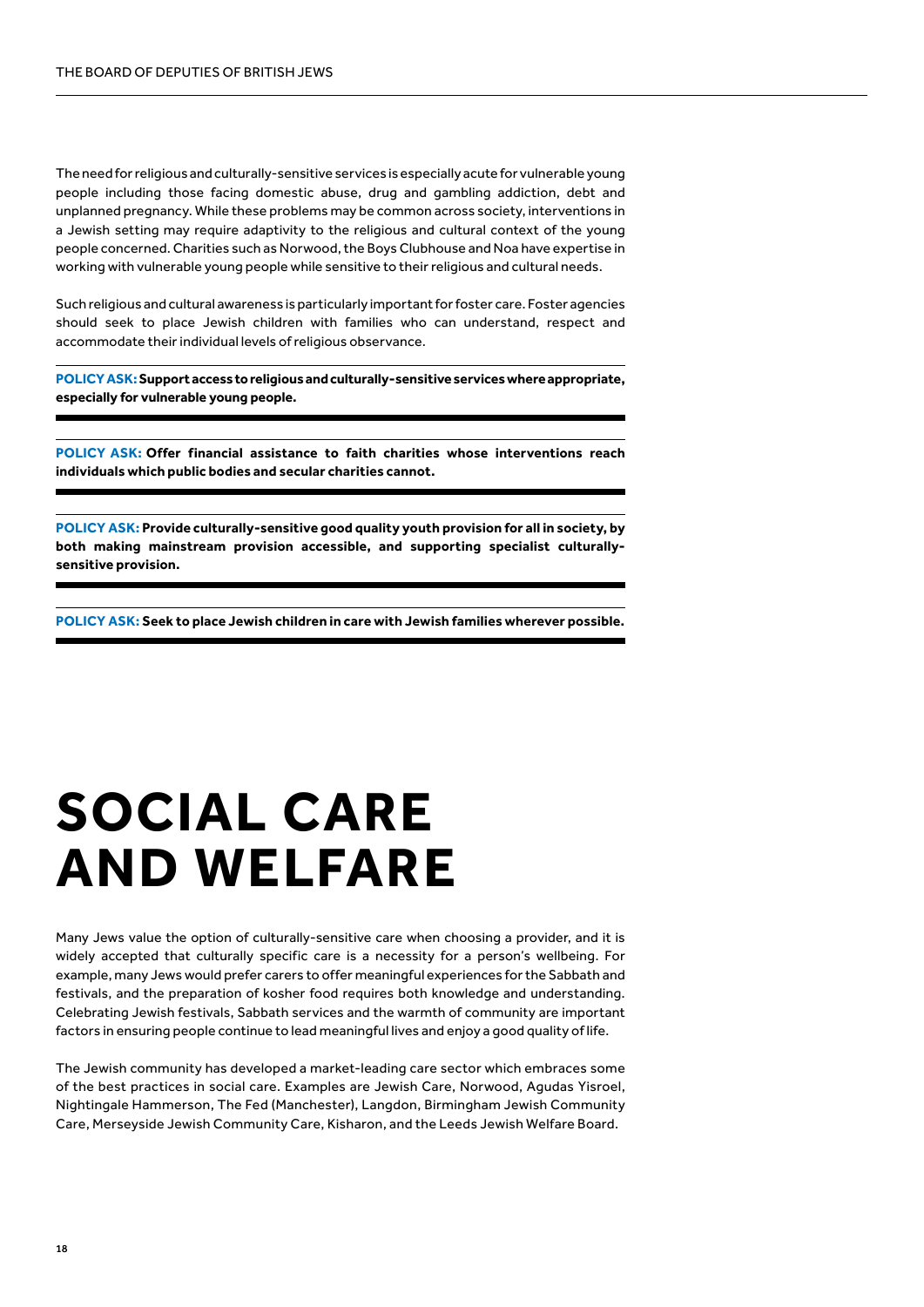The costs of these organisations are higher than non-faith specific care organisations because of the increased costs of providing for Jewish observance. The Jewish community is very fortunate to have a supporter infrastructure of volunteers and a fundraising base which enables it to subsidise services which, in the current economic climate, many people could not afford for themselves.

Local authorities are sometimes reluctant to contribute to the care of a resident when they choose to leave the local authority area to obtain specialist, religious and culturally-sensitive care in a different local authority area. Likewise the 'destination' local authority is frequently unwilling to assist funding a resident who has come from elsewhere. A client and their family may find themselves caught between the bureaucracies of two local authorities, and, as a result, experience distress. It is important that local authorities work collaboratively and creatively to resolve such situations.

It is understandable that after almost a decade of many local authorities experiencing year-on-year cuts, social care funding has come under pressure. We are aware that there is a reduction in social care places. Providers in the Jewish social care sector for older people now estimate that the gap between the amount that a local authority is willing to fund for a residential care place and that which a provider must spend is now £400 per week per resident, which the community has to find from its donor base.

Jewish social care providers are currently fundraising in the community to meet this shortfall, to ensure that no one is turned away from a care home due to an inability to pay, but there is a limit to how far voluntary income can continue to bridge an ever-widening gap.

**PoLIcY AsK: Local authorities should consider the provision of culturally-sensitive care and welfare services as an important factor in ensuring the wellbeing and mental health of people who require support.**

**PoLIcY AsK: Local authorities should ensure that people who need to obtain care from a specialist provider in a different local authority are able to do so, through creative and collaborative partnerships and the use of direct payments to enable people to find appropriate services.**

# 66

commitment 5:

HeLP to SecURe ADeQUAte AnD otHeR SUPPoRt FoR SPeciALiSt JeWiSH cARe PRoViDeRS WHERE THEY EXIST IN YOUR LOCAL AUTHORITY.

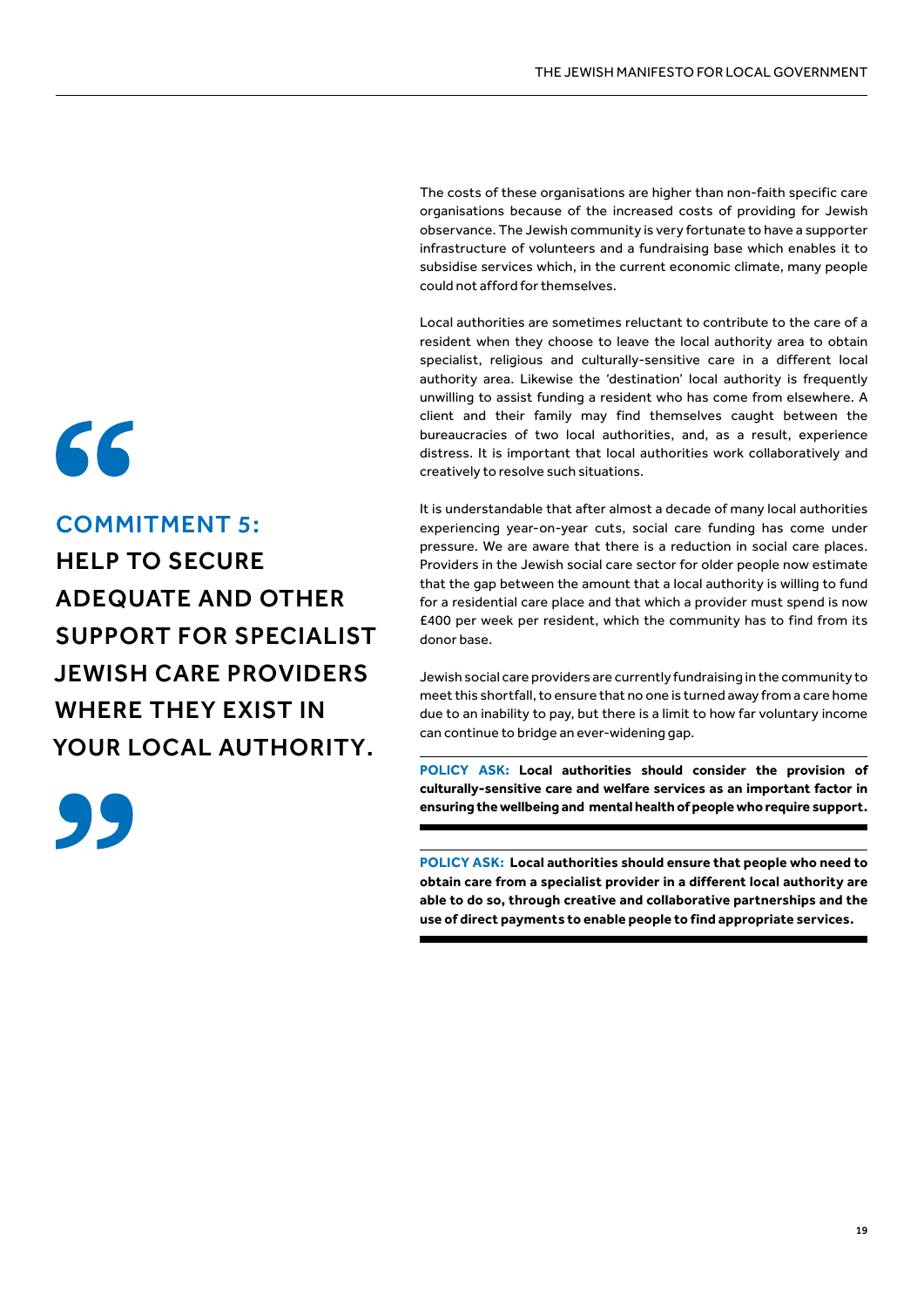# **PUBLIc HeALtH**

### **sPecIALIst seRvIces**

When commissioning specialist public services for Jewish residents with physical disabilities, mental ill-health or learning disabilities, working with organisations that offer culturally-Jewish services leads to better outcomes for both residents and the local authority.

Such services not only support residents to live a Jewish life in accordance with their level of desired observance, but they can also ensure that such residents continue to be part of their community, avoiding the isolation that can be so damaging to mental health.

**PoLIcY AsK: Local authorities should consider funding culturally specific and specialist services as an important investment in the mental health and wellbeing of service users from minority religious and ethnic backgrounds, whose needs are often not met by generic providers.**

### **IMMUnIsAtIon**

Since the earliest days of vaccination in the UK, Jews have supported immunisation to prevent infectious diseases, particularly in children. Local authorities should build on these foundations by engaging with their local Jewish community, with the support of local doctors and Rabbis, to ensure a high take-up of immunisations. Materials used should be culturally and religiously sensitive.

There have, however, been some recent avoidable outbreaks in Jewish schools. These have been tackled swiftly and successfully as a result of collaborative initiatives between local authorities and Jewish community bodies. A key element was the social and cultural tact with which this was handled. This sensitivity is crucial when working with Jews and other minorities.

**PoLIcY AsK: ensure that immunisation strategies are widely accessible, robust, and engaged with all religious and cultural groups in your local authority area.**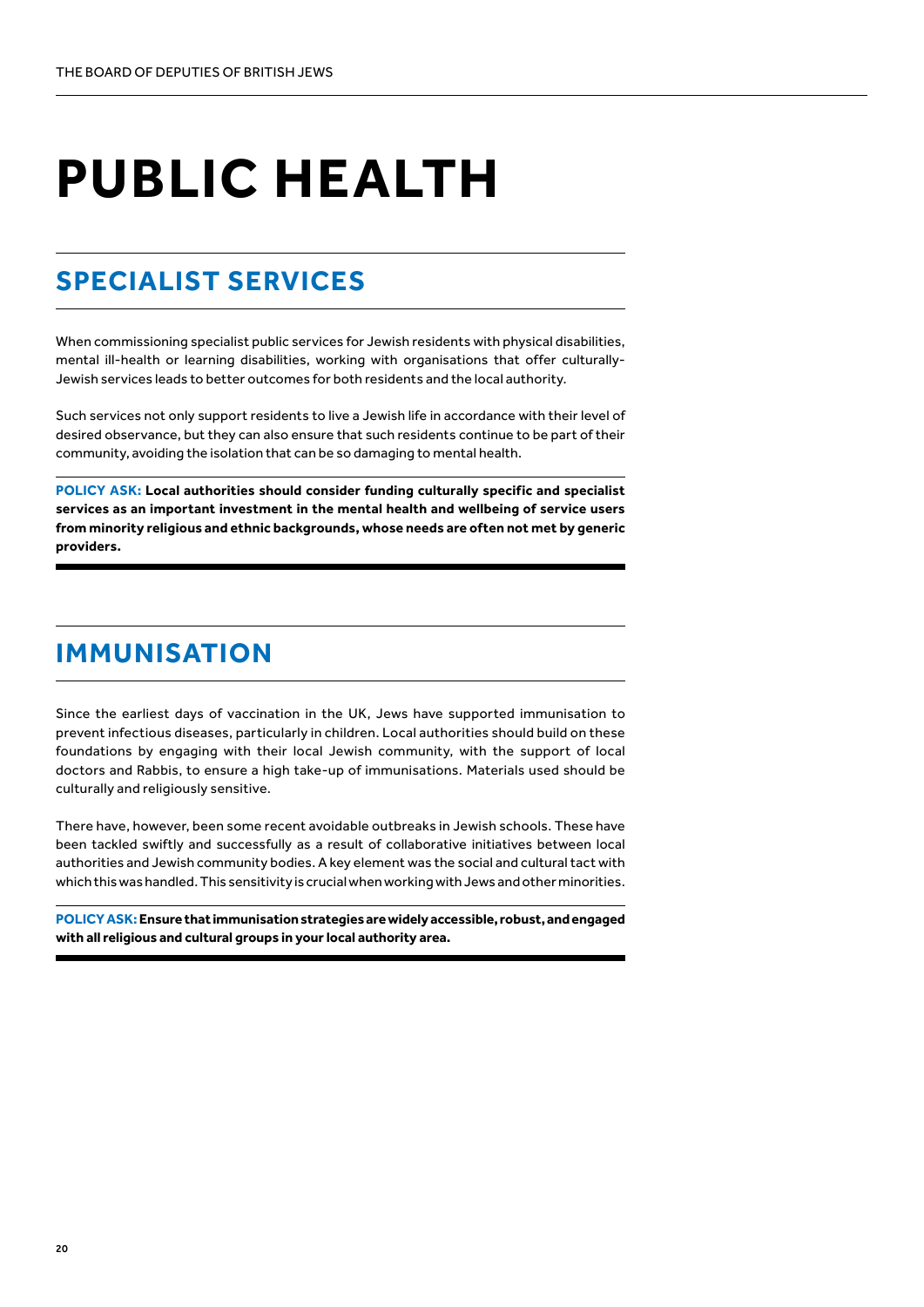## **DeAtH ceRtIFIcAtIon, coRoneRs' seRvIces AnD AUtoPsIes**

Jewish tradition requires that burial should take place as soon as possible after death, preferably within the first 24 hours. Funerals do not take place on Shabbat or on festivals, but as soon as possible afterwards.

Therefore, handling by a coroner in the English and Welsh system - and death certification and registration by the local authority - should be concluded as expeditiously as possible. When there is any uncertainty about cause of death, and a death certificate cannot be issued, in England and Wales the death is reported to the coroner who must decide whether or not to release the body for burial. Coroners may also order autopsies and initiate inquests.

This process can also be adversely impacted by no coroner being available 'out of hours', the absence of the appropriate doctor, or the lack of available facilities in local authorities for rapid registration. This can cause distress to bereaved families and can delay both the funeral and the traditional Jewish mourning process.

The anxiety caused to bereaved families, by a delayed process whether they be Jewish or of another faith or belief, is being taken seriously by the Chief Coroner for England and Wales, who is now promoting an out-of-hours service as best practice.

While coroners are not employed by local authorities, they are appointed and funded by them. Therefore, councils can help ensure a culturally-sensitive coroner service in two ways. Firstly, when appointing a coroner, they should ask candidates what efforts they would make to provide an out-of-hours service. Secondly, council scrutiny committees should investigate the extent of out-of-hours provision in the local authority areas.

Autopsies are also an area of concern for the Jewish community. Jewish tradition decrees that the body of a deceased person should be buried without any undue interference. There is a strong preference for avoiding invasive autopsies, and consent is only given when there is clear evidence that the procedure will be of benefit. There is an exception when the requirement for autopsy is legal, i.e. ordered by the coroner. This can occur where there is uncertainty as to the cause of death, as well as when there is suspicion of an offence.

Recently there has been considerable public interest in the use of minimally invasive autopsy  $-$  where a computerised tomography (CT) scan is used - which has been validated in Government-funded studies. This technology is of value not only to Jews but also to the wider population, since the quality of this form of autopsy is as good if not

# 66

#### commitment 6:

SUPPORT THE NEEDS OF DiVeRSe commUnitieS in PUBLic HeALtH AnD ReLAteD PRoViSion.

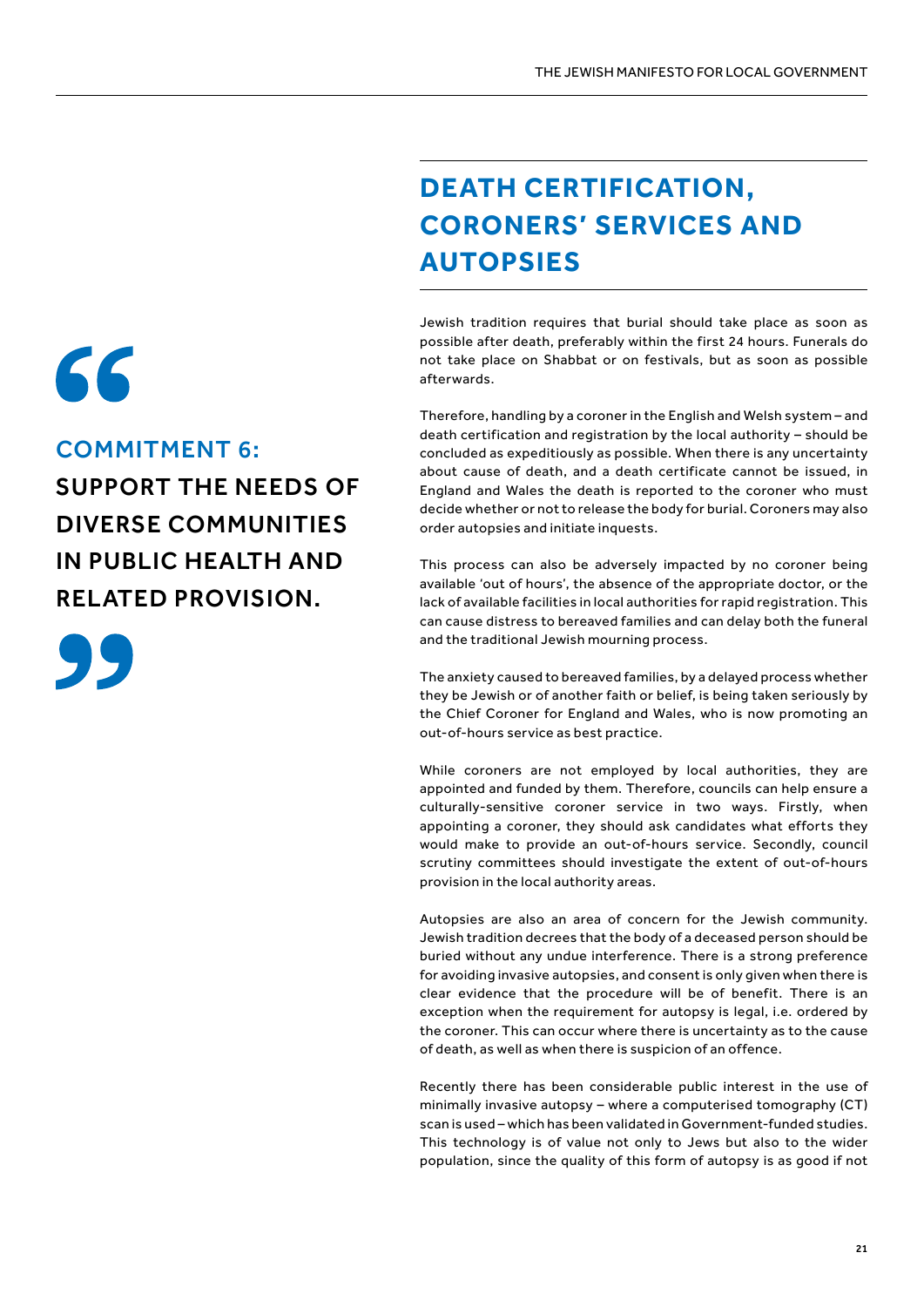better than conventional procedures. The Chief Coroner is now promoting as best practice the minimisation of the invasiveness of autopsies, using CT scanning where possible.

While minimally invasive autopsy has been adopted by many coroners, it is still far from universal practice. As it involves expense, the Jewish community may consider how it might contribute to meeting the cost.

**PoLIcY AsK: When appointing new coroners, specify the need for an out-of-hours policy and a willingness to use minimal invasive autopsies where appropriate.**

**PoLIcY AsK: council scrutiny committees should monitor out-of-hours practice and use of minimally invasive autopsies.**

**PoLIcY AsK: support the drive to make minimal invasive autopsies more financially and physically accessible for bereaved families.**

## **PLAnnInG AnD coMMUnAL InFRAstRUctURe**

#### **PLAnnInG**

The Jewish community is constantly evolving and requires a fair and flexible planning system. The Jewish population is fast-growing in areas such as Hertsmere and Manchester. The community is experiencing a comparative baby boom, particularly in the Strictly Orthodox community in parts of London, Manchester and Gateshead. As such, and as mentioned before, Jewish schools are ever more popular with parents.

For Jews who follow Orthodox practice and do not use transport on the Sabbath or festivals, living within walking distance of communal facilities such as synagogues is very important.

Therefore, as families grow, such families will often seek to extend or renovate the home in which they already live, rather than move away from their community.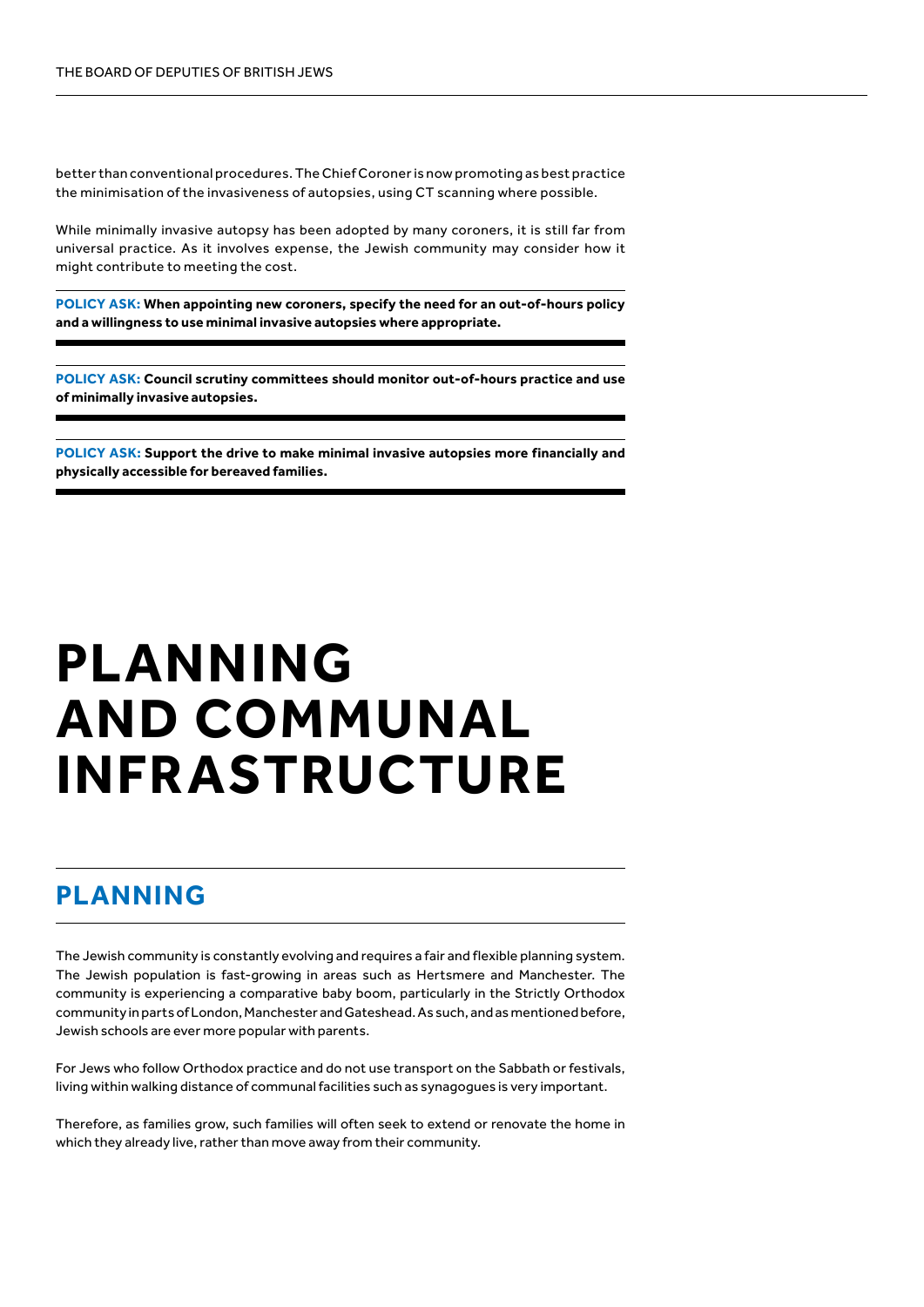Local Plans often positively support residents in creating the conditions for sustainable development. Planning in general has an important role in ensuring, for example, that new building and extensions do not create geological risks. However, it is also critical that Local Plans do not create extra unnecessary barriers or bureaucratic obstacles to home extensions needed by parts of the Jewish community.

This is also true of synagogue extensions, new synagogues and ritual baths (mikva'ot) which are vital for communal life. In recent years, the Jewish community has breathed new life into buildings that previously had different uses, such as public houses or industrial units. These spaces are now vibrant community hubs, where they were once empty and in possible danger of becoming derelict.

Local authorities should ensure that Local Plans do not obstruct such conversions and help the Jewish community make this vital contribution to enlivening the wider area for the benefit of the population. While every development must be taken on its individual merit, we would recommend creating a 'presumption in favour' of development for faith infrastructure, all other things being equal.

Some of the larger Jewish communities have been engaged with local authorities in recent years over the issue of Eruvs (Eruvim). The Eruv is a boundary demarcation, virtually unnoticeable to the wider population, that allows observant Orthodox and Masorti Jews to carry and push buggies and wheelchairs on Shabbat, making a significant difference to the lives of families. A constructive, thorough and positive consultation led by the local authority will reassure the wider community and help produce an Eruv which serves the Jewish population.

If the Jewish community in your area proposes the erection of their own Eruv, the support of a local authority is crucial and not just to guide the community in complying with planning requirements. Local authorities are also vital in signalling to non-Jewish residents how inconspicuous an Eruv will be and how much benefit it will be to their observant Jewish friends and neighbours.

**PoLIcY AsK: Local planning regimes should not be overly bureaucratic, to allow the expansion of existing homes, as well as the building of new Jewish communal facilities.**

**PoLIcY AsK: If a Jewish community in your area proposes to build an eruv, please support them and help to dispel any misconceptions among the wider population.**

**PoLIcY AsK: engage with your local Jewish community and Jewish housing associations when developing planning policies.**

# 66

#### commitment 7:

**ENSURE THAT LOCAL** PLAnninG GUiDAnce AnD PRoceDUReS cAn HeLP FAciLitAte tHe DeVeLoPment oF JeWiSH commUntieS.

95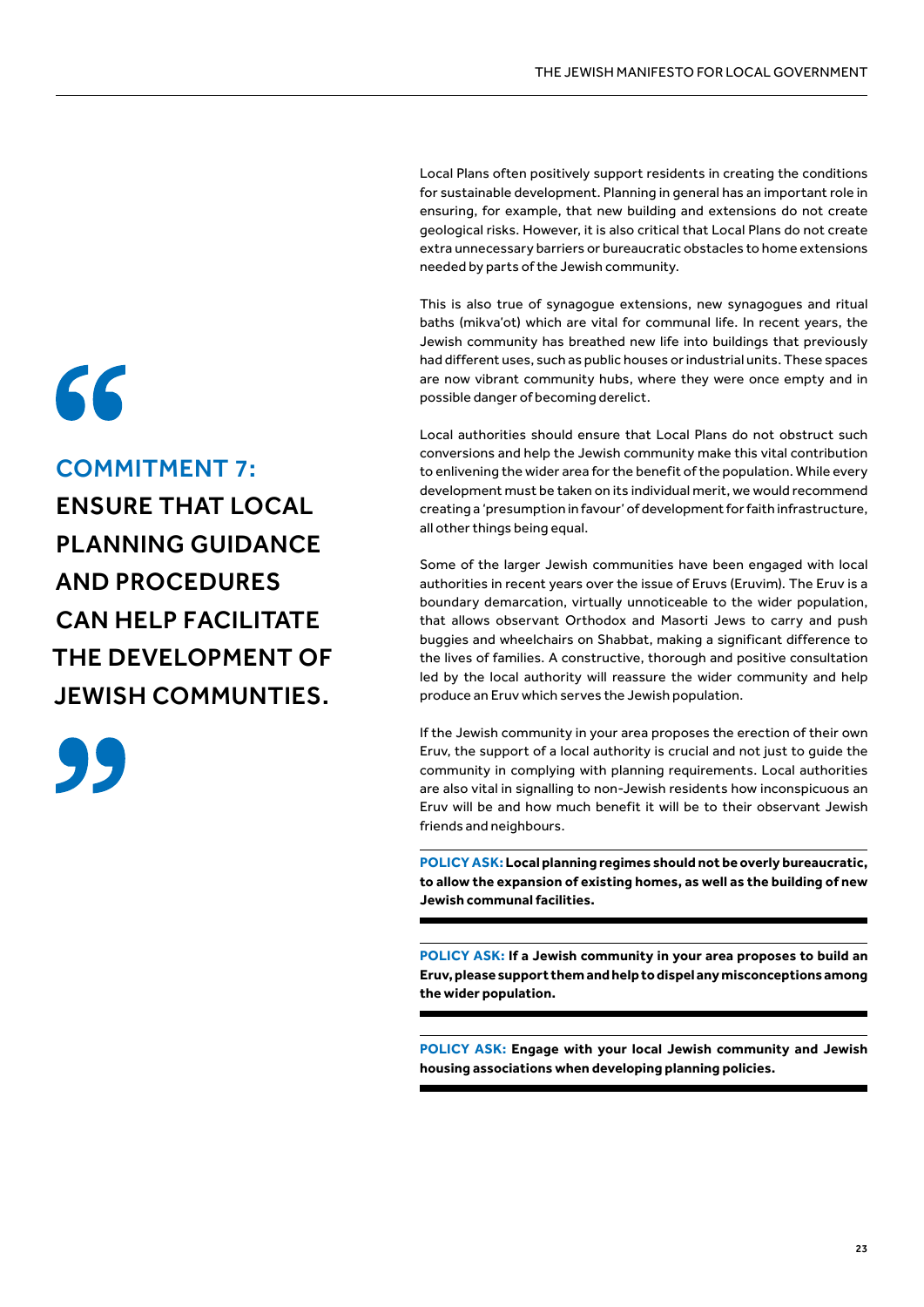# **HoUsInG**

In common with the wider UK population, there is a comprehensive spectrum of housing needs in Jewish communities. Larger families seek sufficient space within walking distance of community infrastructure, especially when motorised travel is not permitted on Shabbat or festivals.

There are also young people looking to become owner-occupiers for the first time, but struggling to find any appropriate affordable property. For those who cannot yet hope to get on to the property ladder, there is the struggle and uncertainty of the lightly-regulated rental market. Government intervention is necessary to help people with different housing needs to improve their circumstances.

Social housing plays an important role in the Jewish community, both as a supplier of affordable homes and in overcoming isolation, particularly for elderly residents. Jewish housing associations provide supported and independent living for older Jewish residents that combats loneliness in two critical ways: They are organised in a religiously and culturallysensitive context, and are located in close proximity to the synagogues, shops and social venues that are the heart of Jewish communal life.

Allocations should be granted so that Jewish residents can be connected to their community and the organisations that provide these facilities should be supported, especially when seeking to expand.

**POLICY ASK: Ensure adequate provision of housing, especially for larger families and first-time buyers, within reach of Jewish communal infrastructure. this should of course include sufficient affordable and social housing. consider local Jewish housing associations as key partners when developing your housing policies.**

66

commitment 8: enSURe ADeQUAte PRoViSion oF HoUSinG, tAKinG into AccoUnt LARGeR FAmiLieS, FiRSttime BUYeRS AnD VULneRABLe memBeRS oF THE COMMUNITY.

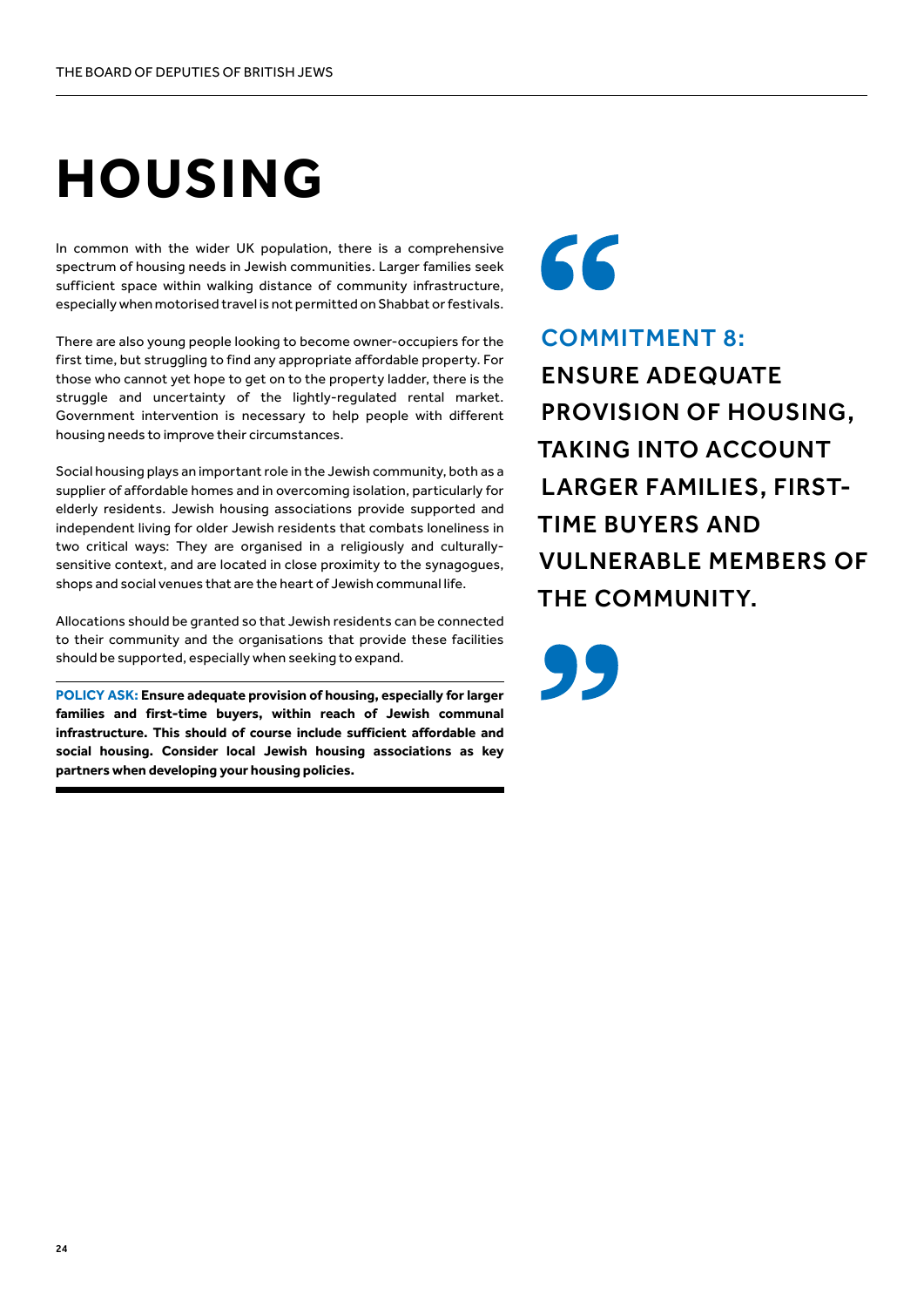## **cULtURe AnD HeRItAGe**

## **cIvIc AcKnoWLeDGeMent oF JeWIsH HeRItAGe AnD cULtURe**

When local authorities acknowledge Jewish religious and cultural events throughout the year, Jewish residents feel a greater sense of pride – both in their own faith community and the wider community in which they live. Such events also provide a prompt and a forum for Jews and their neighbours of different faiths and none to discuss their traditions together, leading to greater understanding and a sense of a wider shared community.

Local authorities can support a range of events that celebrate Jewish religion and culture, from Hanukkah candelabra (Hanukkiah) lighting in December, to hosting a Sukkah in September/October, meetings for the community in the mayor's parlour and civic services. Often such events require minimal support from the local authority, potentially as little as a location and publicity. Jewish communities will try to provide financial and material resources towards the event.

**PoLIcY AsK: Mark Jewish religious and cultural events throughout the year and engage with your local Jewish community to work together to produce such events.**

## **JeWIsH cULtURe**

The flourishing UK Jewish cultural scene is a testimony to a thriving and integrated community. Flagship cultural centres such as JW3, the Jewish Museum London, the Manchester Jewish Museum, the Ben Uri Gallery and the Jewish Music Institute provide a means of both celebrating the UK Jewish experience, and opening it to the wider community. These are worthy of council engagement and support.

However, too often there are incidents that seek to disrupt Jewish events which involve a connection to Israeli society, a major aspect of Jewish life.

# 66

commitment 9: ceLeBRAte LocAL JeWiSH cULtURe AnD HeRitAGe BY HoLDinG ciVic eVentS WitH tHe JeWiSH commUnitY.

**JS**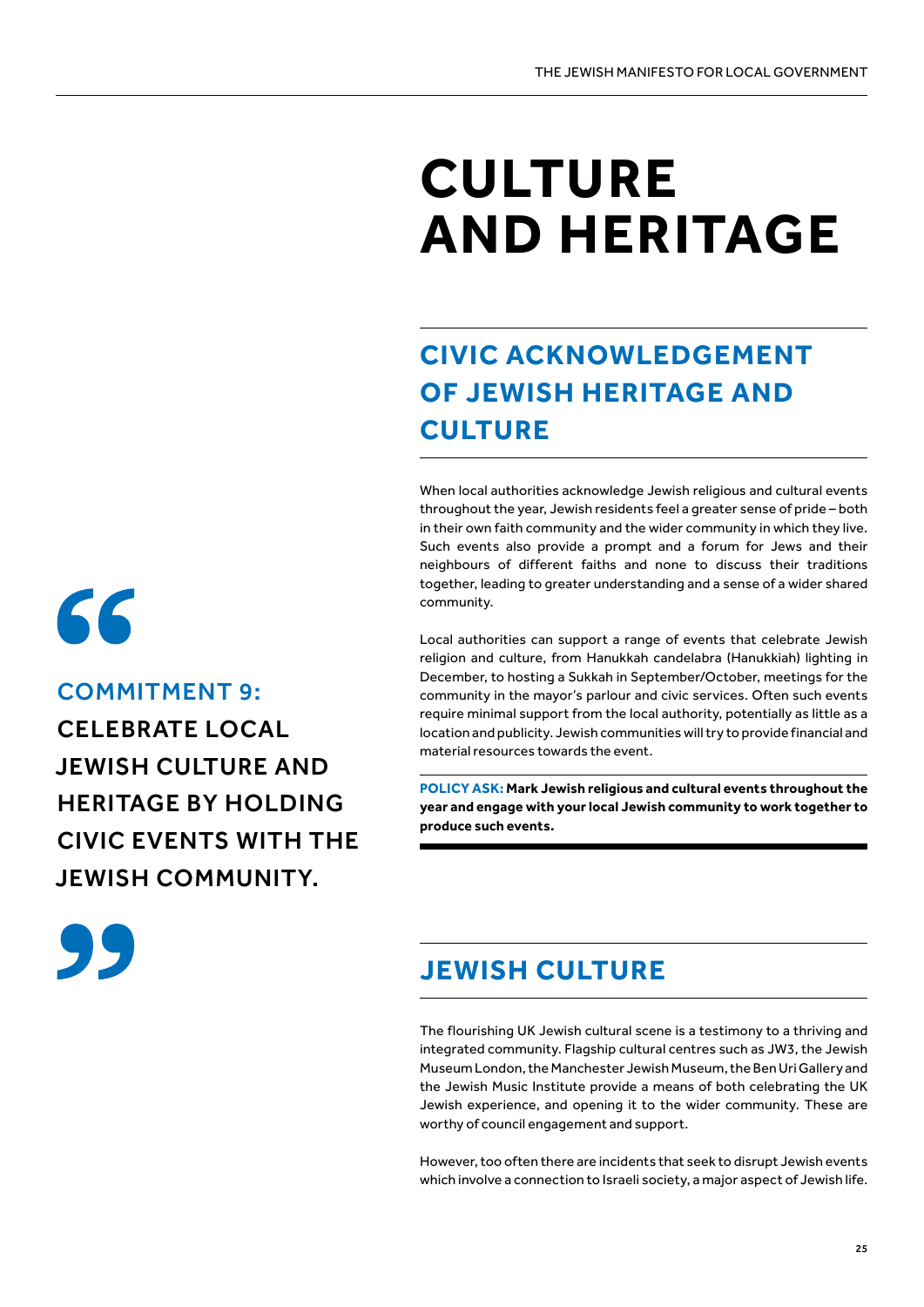In particular, we are concerned about cultural boycotts and intimidatory protests which are directed at Jewish events.

The rhetoric and motivations surrounding these protests are often extremely concerning and distressing for members of the Jewish community, especially when the events themselves are not political. Recent examples include the London Tricycle Theatre refusing to host the UK Jewish Film Festival in 2014, aggressive protests at the Wales vs Israel football match in 2015, and protests at the Celtic vs Hapoel Beersheva football match in 2016. Local authorities should be proactive in opposing boycotts of Jewish and/or Israeli events that happen in their area and be mindful of the impact these can have on local residents. They should seek appropriate reassurances from relevant authorities and the police and work to put plans in place to reduce tensions.

**POLICY ASK: Support Jewish cultural institutions, raising their profile through holding prominent civic events there.**

**PoLIcY AsK: Make funds available to faith-based cultural bodies and events which promote knowledge, understanding, good relations and integration between different religious and ethnic groups.**

**PoLIcY AsK: support Jewish cultural life in the UK and protect Jewish cultural events from intimidation.** 

## **JeWIsH HeRItAGe BUILDInGs AnD ceMeteRIes**

There are many beautiful Jewish synagogues and other buildings around the UK, including in areas where the Jewish community has now depleted and may not be able to maintain them. Local authorities should look at what support they can give to the upkeep of these important elements of Jewish and local heritage. This includes supporting security arrangements and local education to safeguard against desecration.

The same is true of Jewish cemeteries. Jewish religious law prohibits interference with burial grounds or graves except in very limited circumstances. Accordingly, there is significant importance placed on the preservation, maintenance and protection of Jewish burial grounds. This is sometimes threatened by developers or geological issues, such as subsidence or development.

The Board of Deputies of British Jews, through designated-charity BOD Heritage, holds the titles of twelve disused UK Jewish cemeteries. In this role, it works with local authorities and others to seek to protect these cemeteries from both desecration and physical dereliction. Local Jewish Representative Councils are also key stakeholders in communal efforts to maintain disused Jewish cemeteries.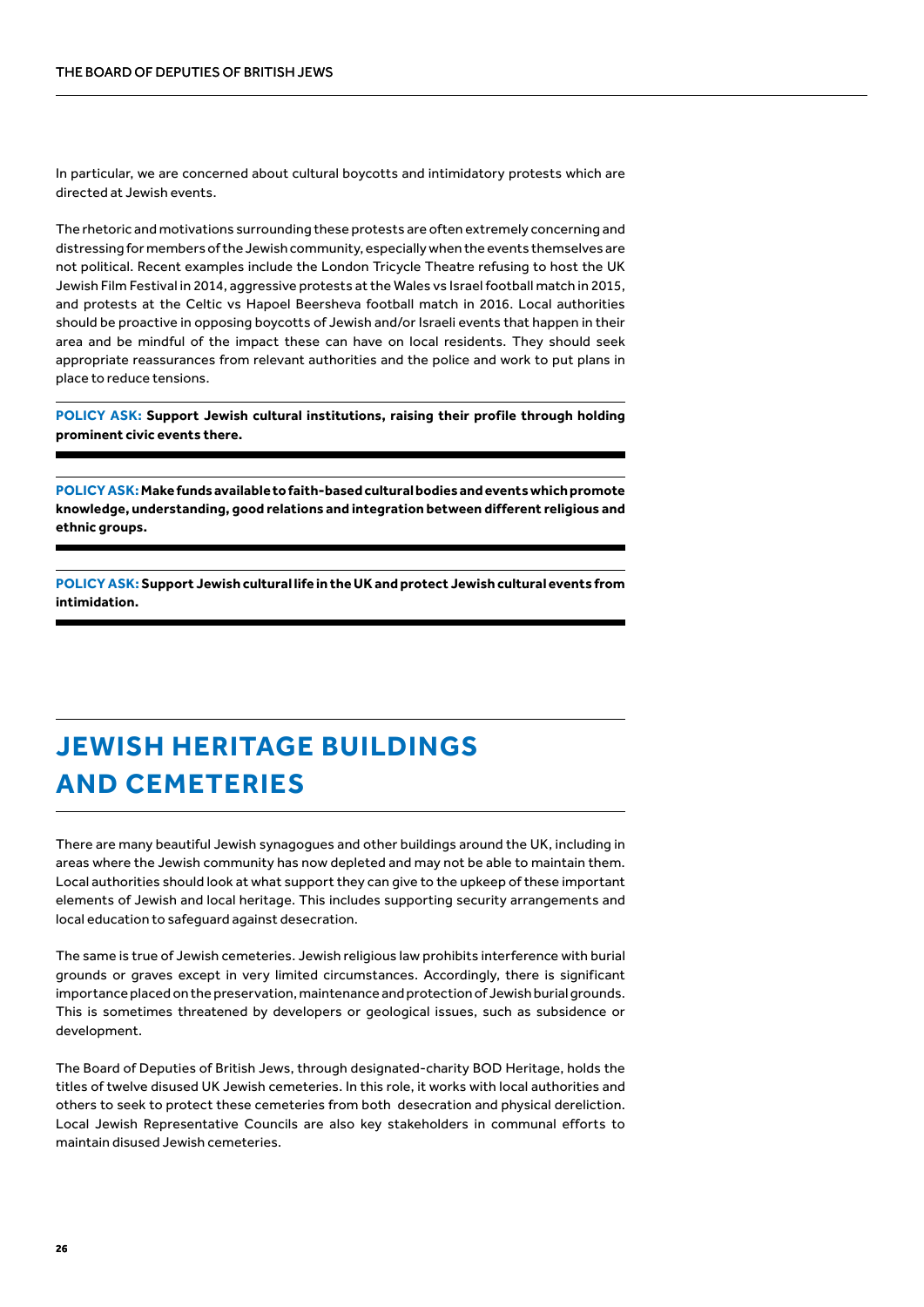**PoLIcY AsK: support the preservation of Jewish heritage in your area, including synagogues and other Jewish buildings.**

**PoLIcY AsK: Work with the Board of Deputies to protect Jewish cemeteries from damage from vandalism or the geological impact of nearby development.**

## **sMALLeR coMMUnItIes**

Smaller Jewish communities are extremely varied in their resilience, how they engage with their Jewish identity, and the issues they face.

Some historically larger communities have shrunk over time and may be struggling to maintain their local institutions such as synagogues or cemeteries, whereas other newer communities that are just starting out may not yet have a physical footprint. In some areas, the Jewish 'community' will be as small as a handful of individuals, without any physical infrastructure.

Smaller communities can struggle with viability, whether in terms of accessing kosher food, what happens if communal buildings are damaged or managing council fees for burial. These communities may feel particularly vulnerable at times of increased antisemitism or tension in the Middle East. Such communities would particularly appreciate contact, support or recognition from their local authority.

The Board of Deputies of British Jews is happy to advise about the local communities in your area. Many areas are also covered by a local Jewish Representative Council, which would tend to be based in the nearest city with a sizeable Jewish community. A contact list of Jewish Representative Councils is included in this Manifesto and they will be happy to advise on the needs of local communities. The smallest communities are supported by the Jewish Small Communities Network, which can also be contacted directly at www.jcsn.org.uk.

**PoLIcY AsK: Pay particular attention to the needs of smaller Jewish communities, who may feel particularly vulnerable to increases in anti-Jewish rhetoric and may need particular support to promote viable, ongoing Jewish life in their areas.**

# 66

commitment 10: PAY ATTENTION TO THE neeDS oF SmALLeR JeWiSH commUnitieS.

55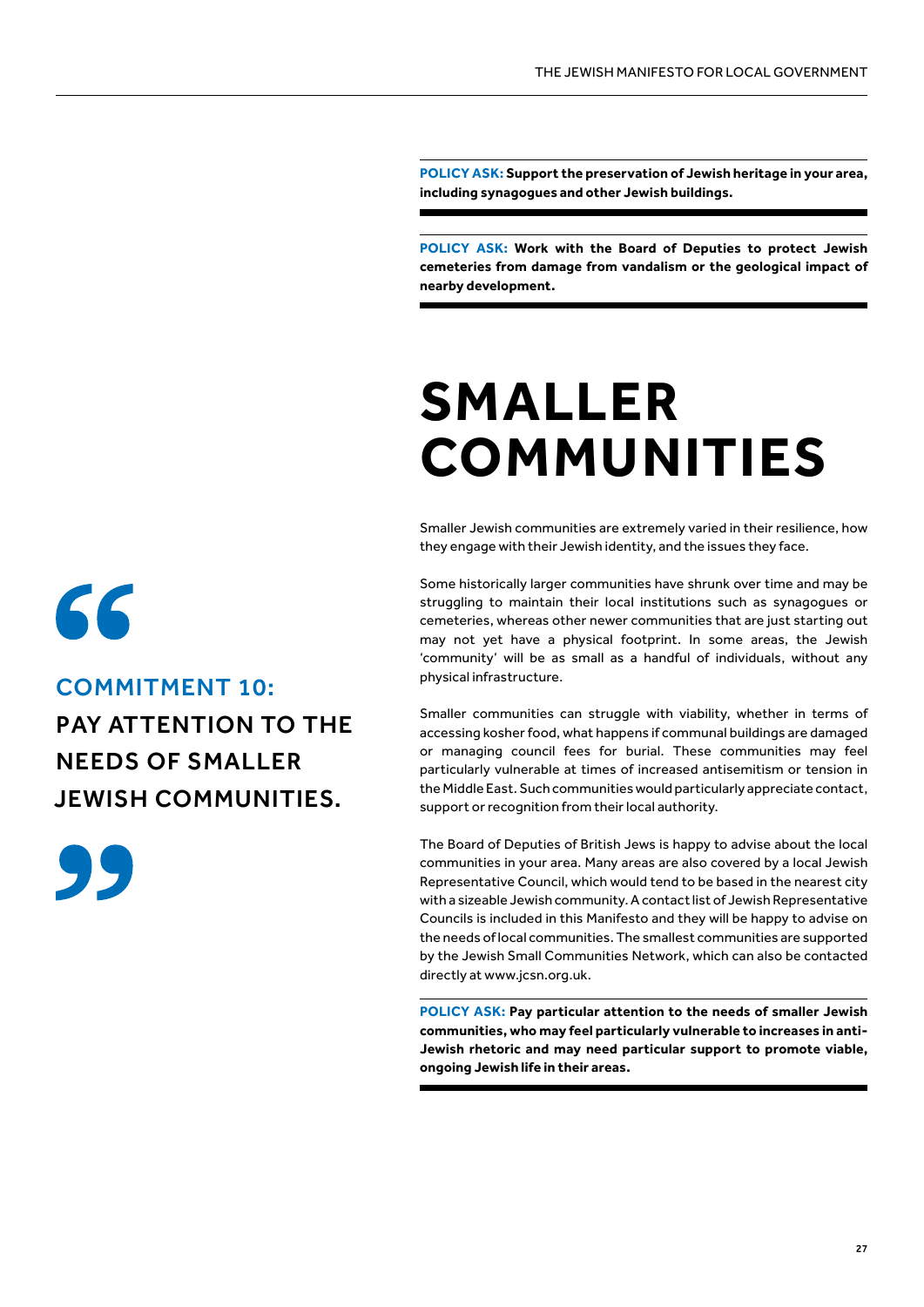## **LocAL JeWIsH RePResentAtIve coUncILs**

#### **LonDon**

London Jewish Forum E: info@ljf.org.uk W: www.londonjewishforum.org.uk T: 020 7042 8684

#### **noRtH eAst**

Representative Council of North East Jewry E: repcouncil@northeastjewish.org.uk W: www.northeastjewish.org.uk

#### **noRtH West**

Jewish Representative Council of Greater Manchester and Region (including Blackpool, Lytham St Annes, Preston and Stoke-on-Trent) E: office@jewishmanchester.org W: www.jewishmanchester.org T: 0161 720 8721

Merseyside Jewish Representative Council (including the Wirral and Chester) E: sara@liverpooljewish.co.uk W: www.liverpooljewish.co.uk T: 0151 733 2292

#### **soUtH eAst**

Berkshire Jewish Representative Council E: mdaniels@globalnet.co.uk

Sussex Jewish Representative Council W: www.sussexjewishrepresentativecouncil.org T: 07881 887 589

#### **soUtH West**

Bournemouth Jerwish Representative Council W: www.bournemouthjrc.co.uk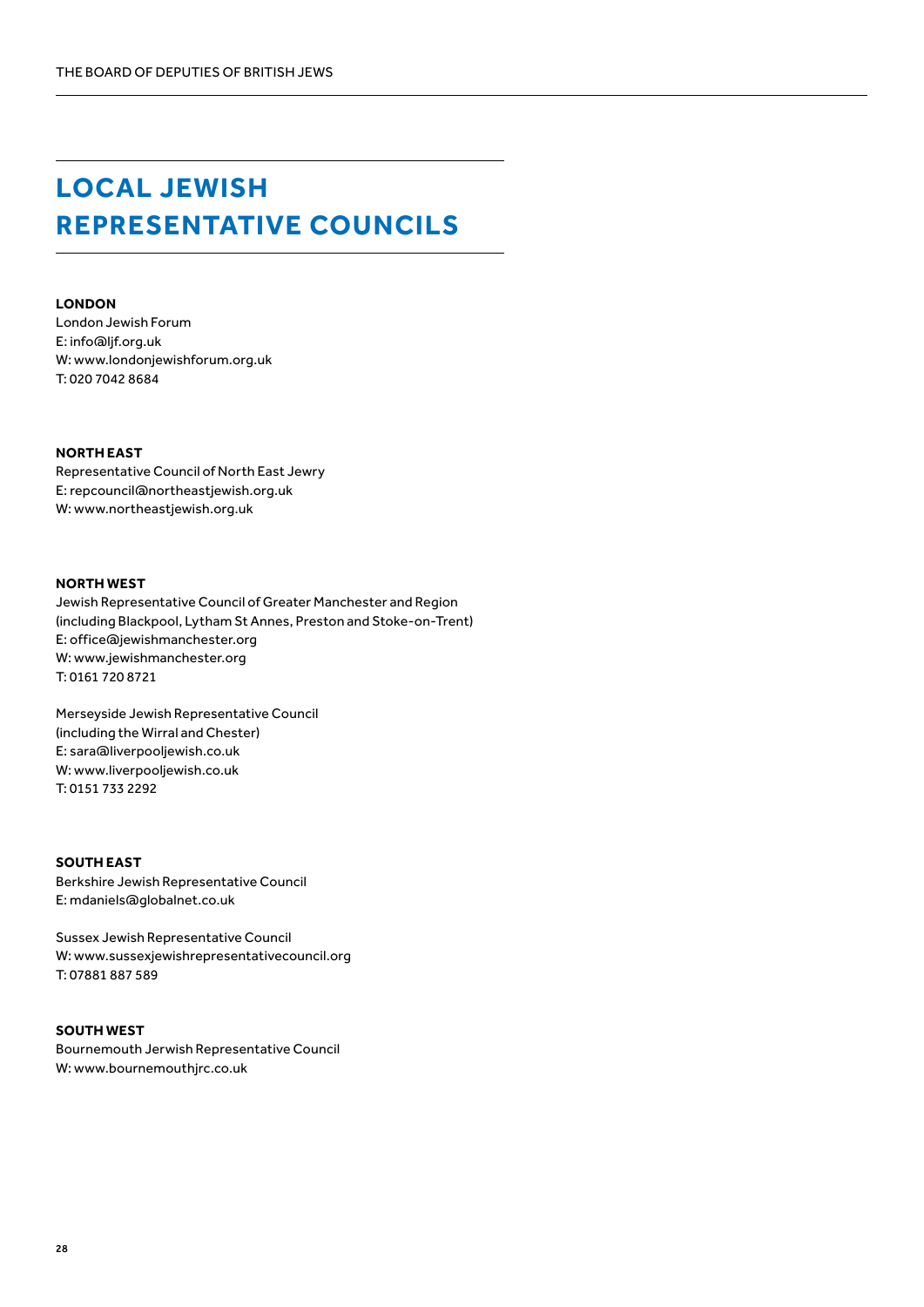#### **west miDlanDs**

Representative Council of Birmingham and West Midlands Jewry E: jewishbirmingham@talktalk.net W: www.jewishbirmingham.org

#### **Yorkshire anD humBer**

Hull Jewish Representative Council E: westermans@gmail.com

Leeds Jewish Representative Council (covering Bradford, Harrogate and York) E: info@ljrc.org W: www.ljrc.org T: 0113 218 5869

#### **scotlanD**

Glasgow Jewish Representative Council E: office@glasgowjewishrepcouncil.org W: www.jewishglasgow.org

Scottish Council of Jewish Communities E: scojec@socjec.org W: www.scojec.org T: 0141 638 6411

#### **wales**

South Wales Jewish Representative Council E: swjewishrepcouncil@gmail.com

#### **northern irelanD**

Belfast Jewish community E: belfastjewishcommunity@gmail.com

#### **small communities**

Jewish Small Communities Network W: www.jscn.org.uk